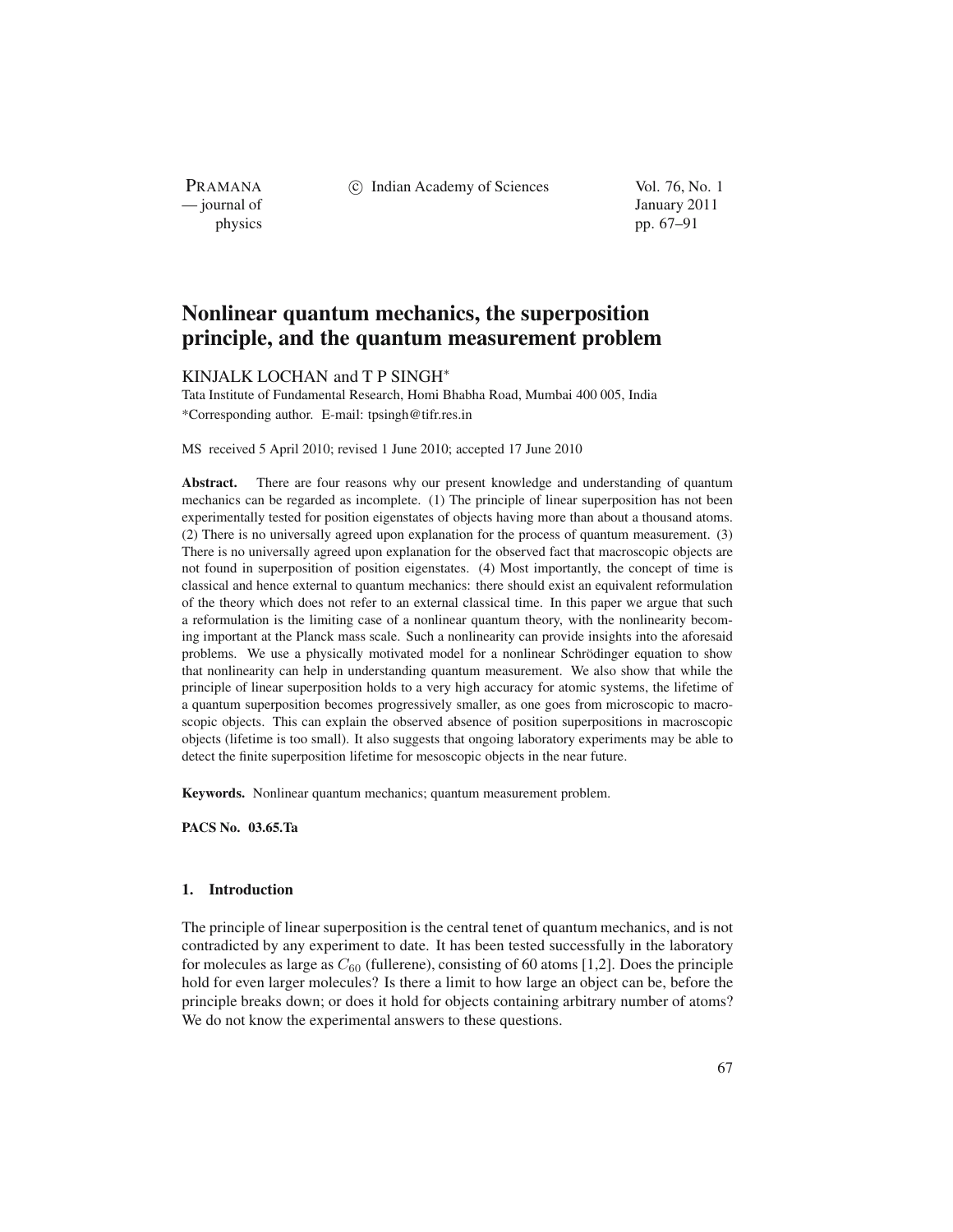If the principle does hold for objects of arbitrarily large size, as would be the case in standard quantum theory, then how does one understand the apparent breakdown of superposition during a quantum measurement? One possible answer, within linear quantum theory, is that indeed the breakdown of superposition during a measurement is only an apparent phenomenon, and not a real one. When a quantum system interacts with the apparatus, the two together form a macroscopic system. In a macroscopic system, because of its interaction with the environment, the superposition decoheres on a very short time scale, that is, the interference between different basis states is almost completely destroyed. The observer detects only one among the many outcomes because the other outcomes have been realized in other Universes – this is Everett's 'many worlds' interpretation, crucial to understand the physics of quantum measurement, if linear superposition is assumed to hold for large objects of all sizes, and hence also during a quantum measurement.

Decoherence and many worlds is also crucial to understand why a macroscopic object is never observed in more than one place at the same time. The explanation is the same as that for the result of a quantum measurement. If an initial state can be prepared in which the object is in more than one position at the same time, the superposition will decohere extremely rapidly. The object will be in different positions in different branches of the Universe, but in our branch only one position will be detected.

Thus in standard quantum theory, linear superposition holds on all scales, and decoherence and many worlds is one possible way of understanding quantum measurement and the absence of macroscopic superpositions. While decoherence is completely a physical process which has also been experimentally verified in the laboratory, unfortunately the same cannot be said about the branching in the many-worlds scenario. How do we experimentally verify that these other branches do indeed exist? As of today, we do not have an answer. Indeed, by the very nature of its construction, the various branches of the many-worlds Universe are not supposed to interact with each other. The scenario should thus be treated as a hypothesis, until it can be verified.

Of course, within linear quantum theory, many worlds is not the only possible explanation for quantum measurement, a prominent contender being Bohmian mechanics. This is one example of what is often called hidden variable theories, wherein the wave function evolving according to the Schrödinger equation provides only partial information about a quantum system. The description is completed by specifying the actual positions of particles which evolve according to a guiding equation where the velocities of the particles are expressed in terms of the wave function. The evolution of the system is deterministic, even during quantum measurement, while the wave function evolves linearly. It is not clear how Bohmian mechanics can be experimentally distinguished from the standard quantum theory.

Let us leave the discussion of these issues aside for a moment, and address a completely different incompleteness in our understanding of quantum mechanics, the presence of an external classical time in the theory. Classical time is part of a classical spacetime geometry, which is created by classical matter fields, which in turn are a limiting case of quantum fields. A fundamental formulation of the theory need not have to depend on its own limiting case. Hence such a time cannot be a part of a fundamental formulation of the theory – there must exist an equivalent reformulation of the theory which does not make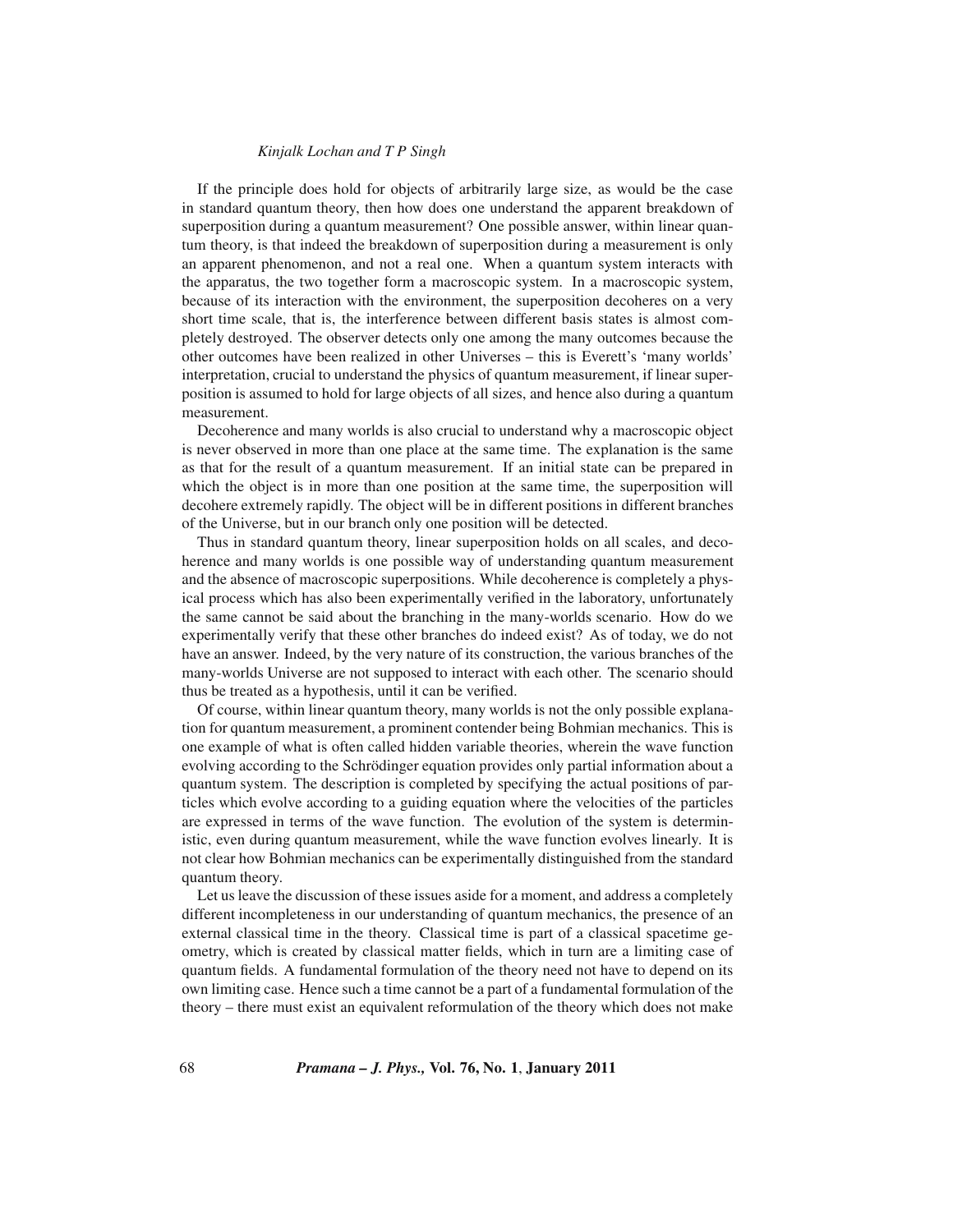reference to classical time. We shall argue in the next section that such a reformulation is the limiting case of a nonlinear quantum theory, with the nonlinearity becoming significant only in the vicinity of the Planck mass scale. Away from the Planck mass scale, for objects with much smaller masses, the theory is linear to a very high approximation. For objects with masses much larger than Planck mass the theory goes over to classical mechanics.

The above conclusion, that quantum theory is inherently nonlinear, is a consequence of the relation of the theory to the structure of spacetime. But it becomes immediately apparent that this nonlinearity has a bearing on the questions raised earlier. Thus, the principle of linear superposition is not an exact feature of quantum theory, but only an approximate one. For microscopic systems made of a few atoms, the linear approximation holds to an extremely high accuracy. The lifetime of a quantum superposition is astronomically large, so that linear superposition appears to be an exact property for the quantum mechanics of microscopic systems. As the number of atoms in an object increases, the lifetime of a quantum superposition will start to decrease. When the number of atoms,  $N$ , in the object becomes large (by large we mean  $N \gtrsim 10^{18}$ , which is the number of atoms in a Planck mass), the object becomes macroscopic, and the superposition lifetime becomes unmeasurably small (by the standards of today's technology). We propose a new domain, the mesoscopic domain, in which the number of atoms in an object is neither microscopic, nor macroscopic. By microscopic we approximately mean  $N \leq 10^3$ . As one goes from the microscopic, to the mesoscopic domain, the superposition lifetime will smoothly decrease, and one naturally expects that there will be a range of values of  $N$  for which the superposition lifetime will neither be astronomically large nor unmeasurably small. These values of  $N$  will definitely be of interest from an experimental point of view, so that these ideas can be put to test. While we leave a precise estimation of the range of such N for future work, we shall derive some illustrative values later in the paper. The possible connection with ongoing experiments will be discussed in §6.

The fact that the theory becomes nonlinear on the Planck mass scale could also have a bearing on the quantum measurement problem. When a quantum system interacts with a measuring apparatus, their further joint evolution is governed by a nonlinear Schrödinger equation. The nonlinearity can cause a breakdown of the initial superposition, and drive the system to one specific outcome. Which particular outcome will be realized depends on the value taken by an (effectively) random parameter. If the random variable has an appropriate probability distribution, the outcomes obey the Born probability rule. The principal task of this paper is to use a model nonlinear equation, and demonstrate how a quantum measurement can be explained. The same reasoning then explains the absence of superpositions for macroscopic objects.

A key feature of this analysis is that the nonlinear equation yields a quantitative estimate for the lifetime of a quantum superposition. This lifetime should be compared with the time-scale over which decoherence takes place in a system, in order to decide which of the two (decoherence or nonlinearity) are more important in a given situation. Our thesis is that the measurement process can be explained by the nonlinearity, and we need not invoke many worlds. This thesis can be put to experimental test in the laboratory, unlike many worlds. What is more important for us is that we do not introduce the nonlinearity in an *ad hoc* manner to explain quantum measurement. The origin of the nonlinearity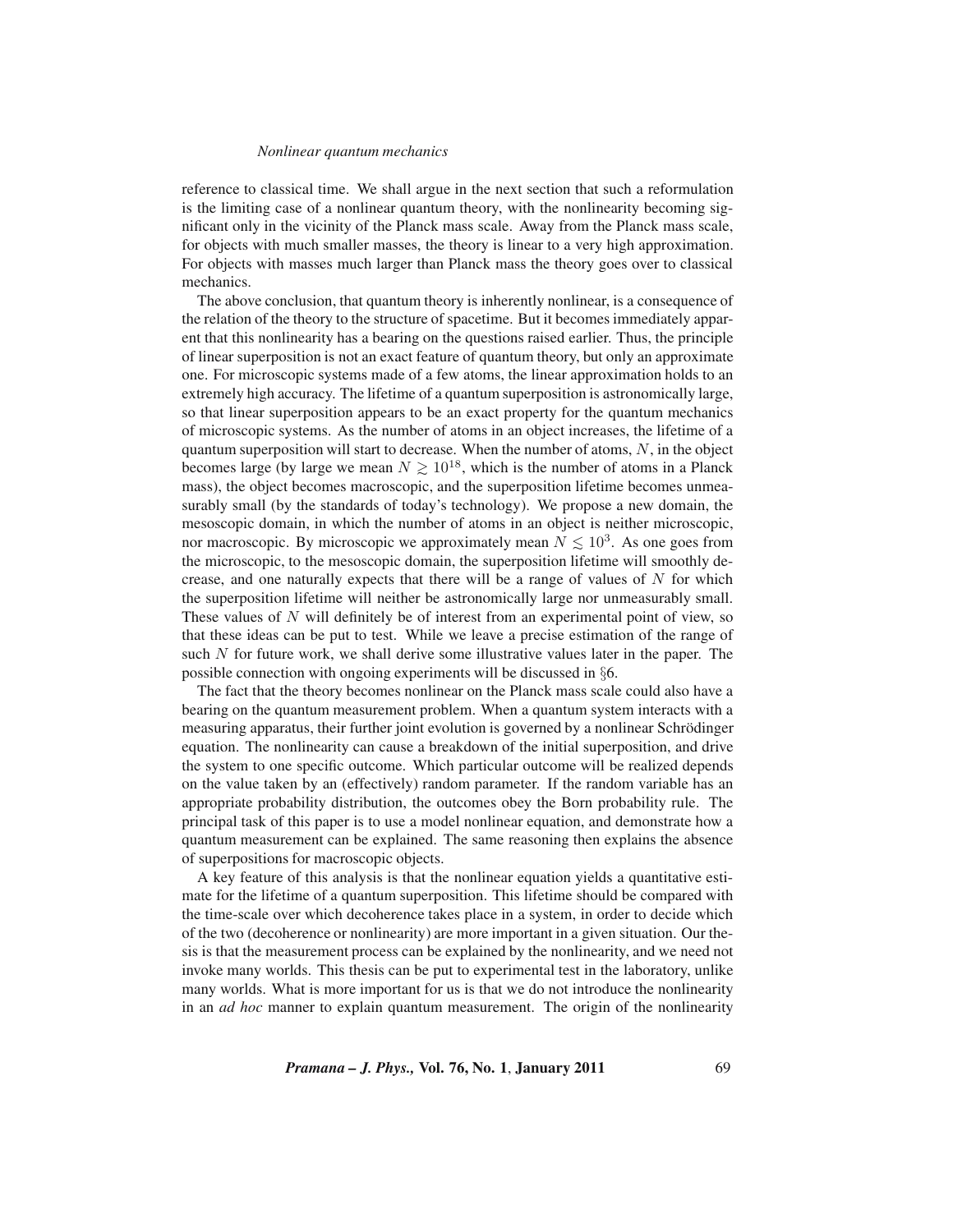lies in the relation between quantum mechanics and spacetime structure – its impact on quantum measurement is a natural by-product. The nonlinear equation we use in  $\S5$  is a model, in the sense that it is not rigorously derived from an underlying mathematical description of the required reformulation of quantum mechanics. Nonetheless, it is motivated by considerations of the structure that such a reformulation could be expected to take.

Contrary to a general impression, nonlinear Schrödinger equations need not always be ad hoc. An excellent example of this is the Doebner–Goldin equation, which arises very naturally during the construction of representations of current algebras. Interestingly, and for reasons not understood at present, our nonlinear equation is very similar to the D–G equation. In §4 we recall the simple and elegant derivation of the D–G equation.

To some degree this serves also as a motivation for the particular nonlinear equation that we consider.

The idea that the breakdown of superposition during a quantum measurement comes about because a dynamical modification of the Schödinger equation is not new. It can perhaps be traced back to the early work of Bohm and Bub [3] developed in the context of hidden variable theories. It was discussed again by Pearle [4]. What is new in this paper is the proposal that the nonlinearity has a genuine origin in quantum theory itself, when one considers its relation to spacetime structure. (It is worth mentioning here though that a similar suggestion was made by Feynman [5].) The key aspects of nonlinearity-induced measurement were explained in a nice and simple model by Grigorenko [6], which we recall in §3. Our analysis in §5, using the nonlinear Schrödinger equation, is similar to Grigorenko's analysis. Also in  $\S$ 5, we discuss the often debated issue of the relation between nonlinearity and superluminality.

There are various other models of dynamically-induced collapse, for example, the work of Adler [7], Ghirardi, Rimini and Weber [8], Diosi [9] and Penrose [10]. These and other models of dynamical collapse have been briefly reviewed in [11]. A general discussion of nonlearity in quantum mechanics is in Weinberg [12].

In the next section we argue why quantum theory becomes nonlinear on the Planck mass scale.

# **2. Spacetime structure and nonlinear quantum mechanics**

The concept of time evolution is of course central to any dynamical theory, and in particular to quantum mechanics. In standard quantum mechanics, time and space-time, are taken as given. But the presence of time in the theory is an indicator of a fundamental incompleteness in our understanding, as we now elaborate. Time cannot be defined without an external gravitational field (this could be flat Minkowski spacetime, or a curved spacetime). The gravitational field is of course classical. Thus the picture is that an external spacetime manifold and an overlying gravitational field must be given before one can define time evolution in quantum theory.

This classical gravitational field is created by classical matter, in accordance with the laws of classical general relativity. If the Universe did not have any classical matter, there would be no classical spacetime metric. There is an argument attributed to Einstein, known as the Einstein hole argument [13,14], that if the spacetime manifold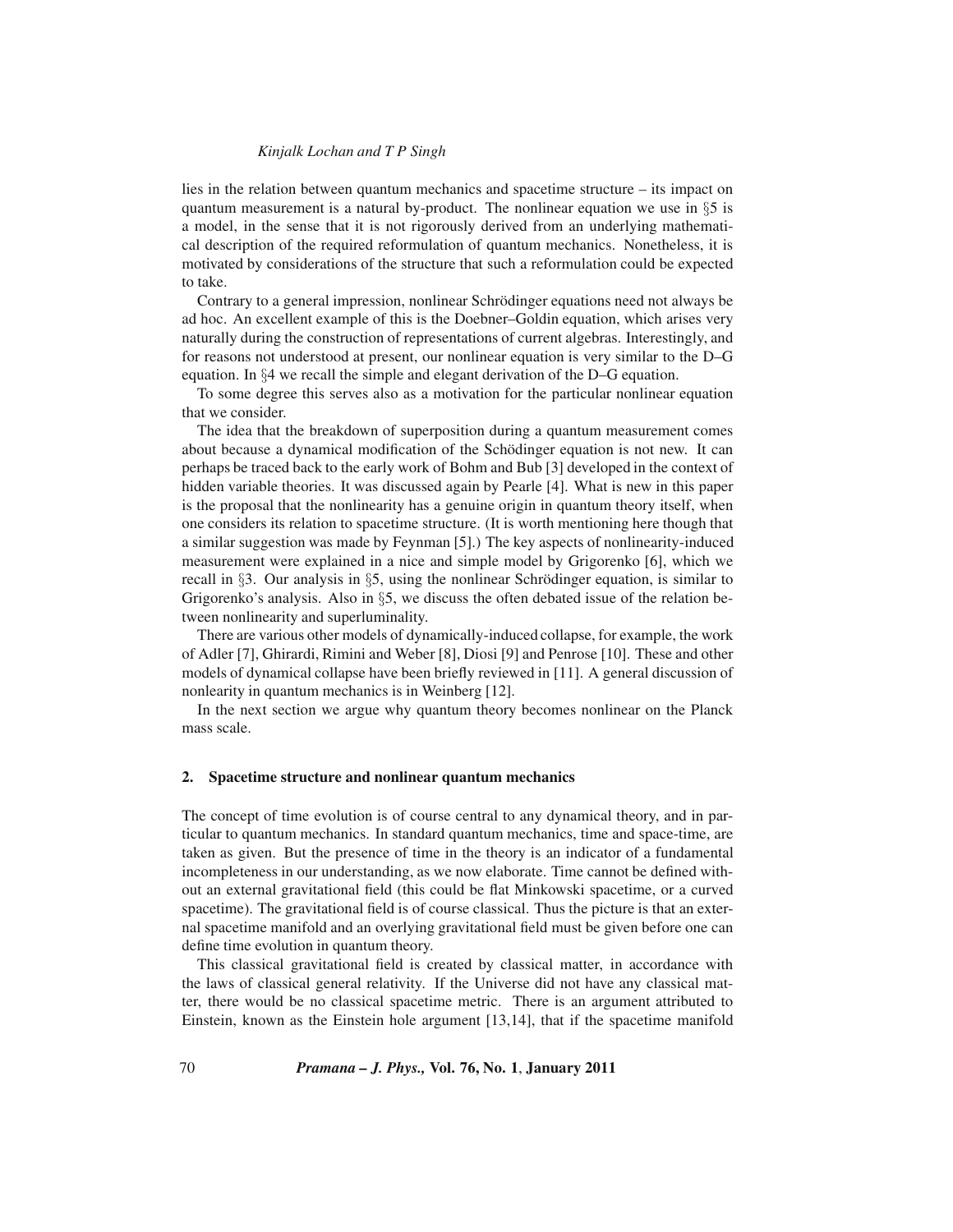is to have a well-defined point structure, there must reside on the manifold a physically determined (classical) spacetime metric. If there are no classical matter fields, the spacetime metric will undergo quantum fluctuations – these destroy the underlying manifold. Thus, in the absence of background classical matter, one cannot talk of the usual time evolution in quantum theory. Nonetheless, there ought to exist a formulation of quantum mechanics which describes even such circumstances, because one can well imagine such a situation  $-$  say immediately after the Big Bang  $-$  in which there are no classical matter fields at all. How can one describe the 'quantum dynamics' of such quantum matter fields? Such a (re)formulation of the theory must be exactly equivalent to the original theory, in the sense that standard quantum theory must follow from it, as and when external classical matter fields, and hence a background classical spacetime geometry, exist.

We now come to the central thesis of this paper. We argue that this reformulation is the limiting case of a nonlinear quantum theory, with the nonlinearity becoming important at the Planck mass scale [15]. Of course this nonlinear theory also does not refer to any external classical time. Standard quantum mechanics then becomes the limiting case of a nonlinear quantum mechanics, both of which refer to an external time, and the nonlinearity is significant only in the vicinity of the Planck mass scale

$$
m_{\rm Pl} \sim (\hbar c/G)^{1/2} \sim 10^{-5} \, \text{g} \sim 10^{18} \, \text{atoms.} \tag{1}
$$

To establish this argument, consider a collection of quantum mechanical particles, the dynamics of which is being described with respect to an external time. Then, let us imagine that this external background time is no longer available, and furthermore, let us assume that the total mass-energy of this collection of particles is much less than Planck mass:  $m_{\text{total}} \ll m_{\text{Pl}}$ . We take this to be the approximation  $m_{\text{Pl}} \to \infty$ , and since  $m_{\text{Pl}} \propto G^{-1/2}$ , this is also the approximation  $G \rightarrow 0$ . Physically, and plausibly, this means that if the total mass-energy of the quantum mechanical particles is much less than Planck mass, their gravitational effect can be ignored. The dynamics corresponds to the situation where (had an external flat spacetime been available) motion of the particles takes place without gravitationally distorting the background.

Consider now the situation that the total mass-energy of the particles becomes comparable to Planck mass. Their gravitational field becomes important. The quantum gravitational effect of the particles on their own dynamics can no longer be ignored. The effect feeds back on itself iteratively, and the dynamics is evidently nonlinear, in the sense that the evolution of the state depends on the state itself. (This is analogous to the situation in classical general relativity, where gravity acts as a source for itself, making general relativity a nonlinear theory.) Had an external spacetime been available, this dynamics would correspond to one where self-gravity effects distort the background and the evolution equation is nonlinear. In the nonrelativistic limit, this would be a nonlinear Schrödinger equation. There is no analogue of this in standard quantum theory. It is also evident from these considerations that the quantum gravitational effect feeds back on itself, and hence quantum gravity is a nonlinear theory on the Planck energy scale. Again, this is in contrast to a conventional approach to quantum gravity such as quantum general relativity described by the Wheeler deWitt equation, which is a linear theory.

We should carefully examine the connection between the reformulation and the nonlinearity. For instance, can one not see, in standard quantum theory itself, by an argument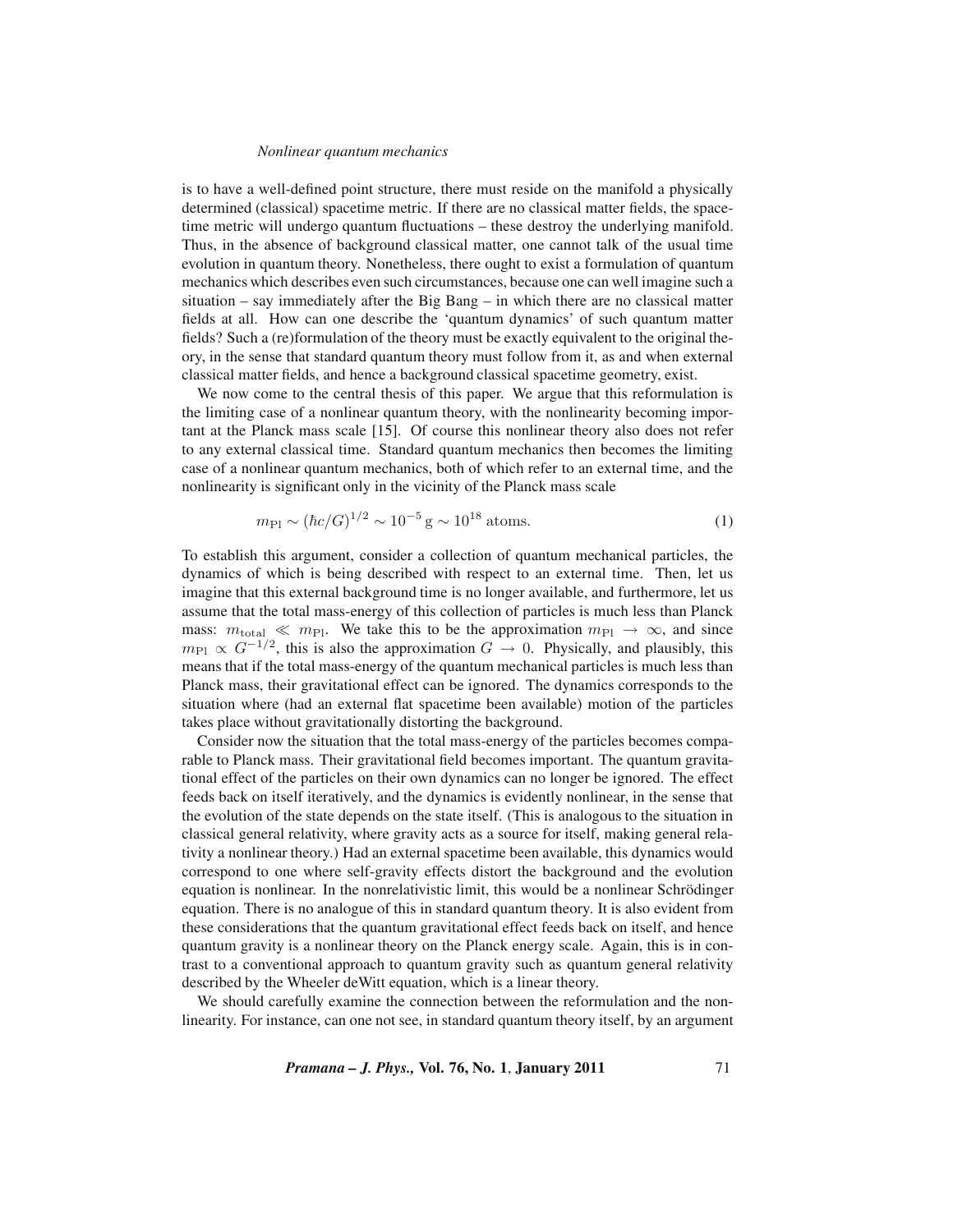identical to the one above, that the effect of self-gravity will make the Schrödinger equation nonlinear on the Planck mass scale? Indeed that would be the case, but we simply do not know how to formulate that in a self-consistent, non-perturbative way, starting from the linear quantum theory. The usual approach to quantization is to apply the linear rules of quantization to a classical theory. If the quantum gravitational feedback becomes important, how does one generalize the linear Wheeler deWitt equation to a nonlinear equation? Correspondingly, how does one take into account the nonlinear feedback in the Schrödinger equation? There are no set answers to address these questions. On the other hand, when we start from the reformulation, we are no longer restricted by the language and formalism of standard linear quantum theory. In all likelihood, a new formalism will have to be implemented (the possible use of noncommutative geometry has been suggested in [15]). This formalism will probably by itself pave the way for a natural generalization, as happens in the transition from special to general relativity. (Note that Lorentz invariance is generalized to general covariance.)

A crucial fall-out of the approach to nonlinearity from the issue of reformulation of quantum mechanics is the following. It is said that even if self-gravity effects were to be taken into consideration in quantum theory, and some way of introducing nonlinearity on Planck mass scale were to be found, the effects will be utterly negligible in laboratory physics. This is absolutely true for the following reason. A Planck mass size object in the laboratory is very much larger in size compared to its Schwarzschild radius (the former typically of the order of a micron, and the latter of the order of a Planck length). Selfgravity, if it has to significantly distort the background and effect the object's motion, would be relevant only if the object's size is comparable to its Schwarzschild radius.

However, when we start looking for a reformulation of quantum mechanics and its nonlinear generalization, there is nothing to prevent the suggestion that the gravitational field has additional components, for instance an antisymmetric part, which is important on the micron length scale for a Planck mass object (this is not ruled out by experiment). By 'important' we mean that these components could make the effects of self-gravity relevant for laboratory physics, in a manner not anticipated so far. It is nonlinear effects of this nature that we will study in this paper, with the help of a model, in §5.

There is a compelling reason to believe that in the reformulation, and in its nonlinear generalization, spacetime and gravity have an additional structure. It is simply the original reason for the necessity of the reformulation – the loss of the point structure of the Riemannean spacetime manifold, and the attached symmetric spacetime metric that comes with it. As these cannot be part of the reformulation, and yet must be recovered from the reformulation in a certain approximation (classical limit), whatever mathematical structure describes the reformulation must be more general than a spacetime manifold and the accompanying symmetric metric. The same holds for the nonlinear generalisation of the reformulation, which becomes important for  $m \sim m_{\rm Pl}$ , a domain different from the strictly classical limit  $m \gg m_{\text{Pl}}$ . The classical limit in our picture is the limit  $m_{\text{Pl}} \to 0$ , which corresponds to  $\hbar \to 0, G \to \infty$ .

Having argued that the nonlinearity is important, we would now like to study the implications of a nonlinear quantum mechanics for the measurement problem. Before we do so, we illustrate the key features with a toy model.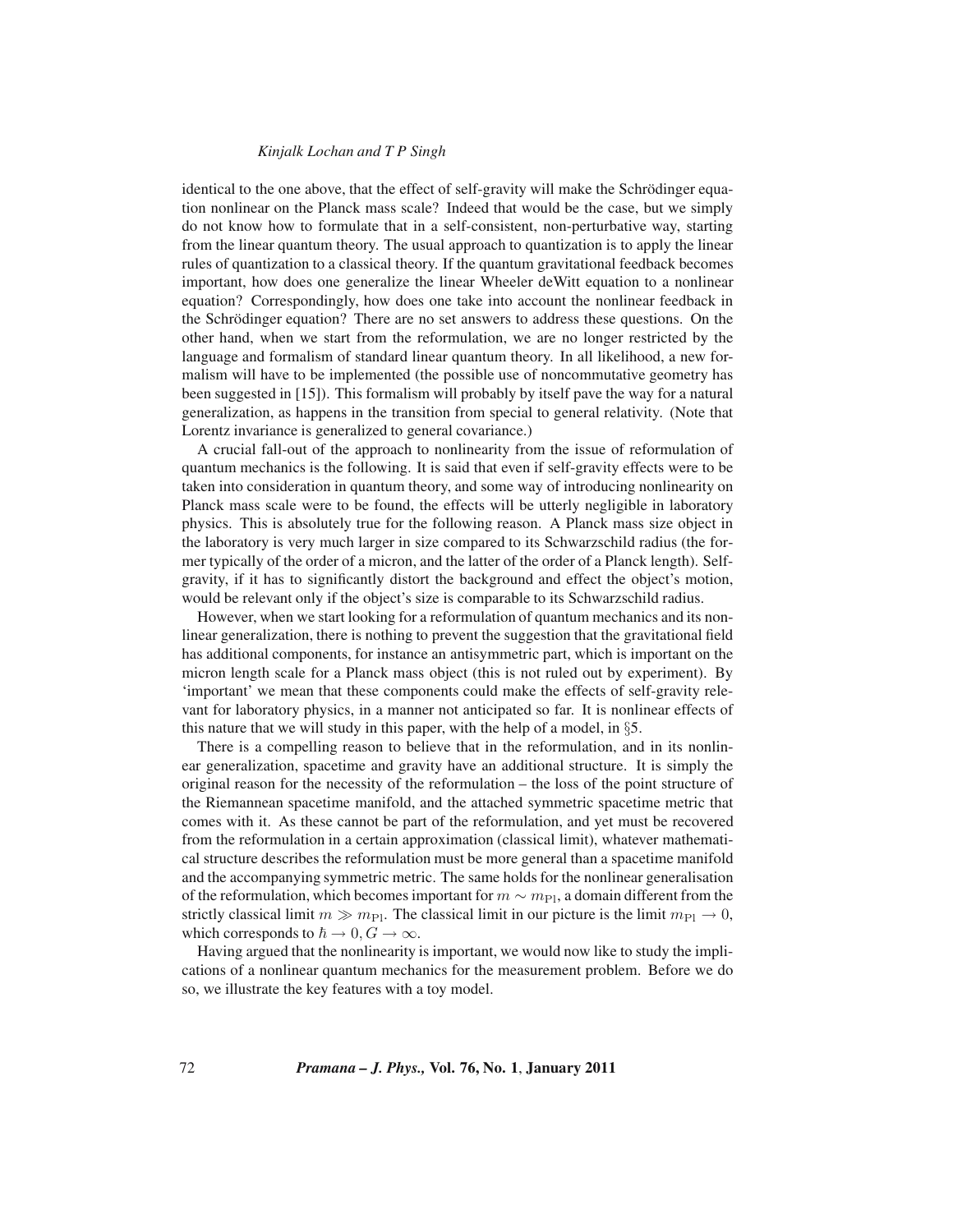## **3.** A nonlinear Schrödinger equation and quantum measurement

In this section we examine one class of modified Schrödinger equations studied by Grigorenko [6]. No fundamental physical reason is given for choosing such a class of equations except that it serves the purpose of modelling collapse of the wave function during a measurement.

Any equation modelling a nondestructive measurement process must be normpreserving. It must be nonlinear in the wave function of the system so that it facilitates the collapse of the wave function from a state of superposition to an eigenstate of the measured quantity. The choice of eigenstate to collapse into must be random but in accordance with the Born probability rule, as has been experimentally observed. Grigorenko's equation satisfies these requirements when an operator  $U$ , modelling the action of the measuring apparatus, is chosen to be in the following class, first discovered by Gisin [16]:

$$
i\hbar \frac{\partial |\psi\rangle}{\partial t} = H|\psi\rangle + (1 - P_{\psi})U|\psi\rangle.
$$
 (2)

Here  $P_{\psi}$  is the projection operator, H is the standard Hermitian Hamiltonian, U is any arbitrary linear or nonlinear operator, not necessarily Hermitian if linear. It is seen that eq. (2) is norm-preserving, when  $d\langle \psi | \psi \rangle / dt$  is calculated and found to be zero. Addition of a term  $A(1 - P_{\psi})$  to the Hamiltonian makes no difference to eq. (2) where A is an arbitrary operator because action of this term on normalized wave function gives zero. Thus different Hamiltonians result in the same equations of motion for the particle.

For some Hamiltonians, eq. (2) is able to facilitate collapse of a superposition to a single eigenstate. In the simplest case, the Hermitian part of the Hamiltonian is taken to be zero and a linear U is chosen such that  $U = -U^{\dagger}$ . No generality is lost in using such a form for U. The operator may be written as the sum of a Hermitian operator *R* and an anti-Hermitian operator *S*. Modifying the wave function as  $|\psi'\rangle = e^{-i\kappa t}|\psi\rangle$  and the operators as  $H' = e^{-i\kappa t} (H + R)e^{i\kappa t}$  and  $U' = e^{-i\kappa t} S e^{i\kappa t}$  will let the modified operators satisfy eq. (2) if  $\kappa = \int_0^t \langle \psi | R | \psi \rangle dt$ .

To see how collapse occurs, the following form for  $U$  may be taken:  $U = \sum_{n} i\gamma_n |\phi_n\rangle\langle\phi_n|$ , where  $\phi_n$  are the eigenstates of an operator *A* which corresponds to the observable being measured. The  $q_n$ s are random real variables associated with each  $|\phi_n\rangle$  with some probability distribution. They do not change with time after the onset of measurement.  $\gamma$  is a real coupling constant that could be dependent on the number of degrees of freedom of the entire system, so that it is 'turned on' at the start of measurement when the apparatus begins to interact with the quantum system. Taking  $|\psi\rangle = \sum_n a_n |\phi_n\rangle$ and the said form of  $U$  in eq. (2), the following relations are obtained:

$$
\frac{da_n}{dt} = \gamma a_n \left( q_n - \sum_n q_n |a_n|^2 \right),\tag{3}
$$

$$
\frac{\mathrm{d}}{\mathrm{d}t} \ln \left( \frac{|a_i|^2}{|a_j|^2} \right) = 2\gamma (q_i - q_j). \tag{4}
$$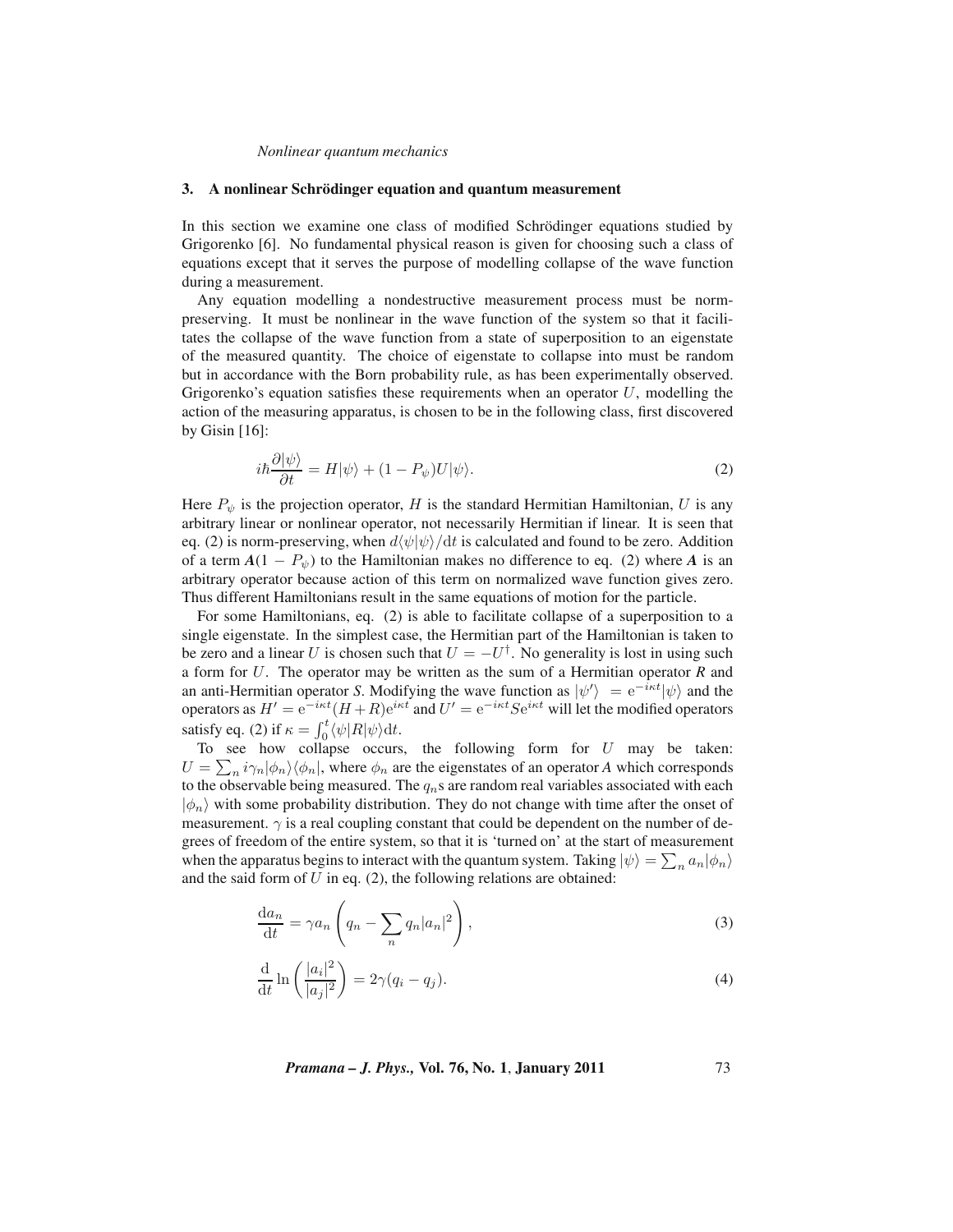When  $U$  is not time-dependent, eq. (2) has the following exact solution:

$$
|\psi(t)\rangle = \frac{e^{-i(H_0+U)t}|\psi(t_0)\rangle}{\sqrt{\langle\psi(t_0)|e^{-2iUt}|\psi(t_0)\rangle}},
$$
\n(5)

$$
|a_i(t)| = \frac{|\exp(\gamma q_i t)a_i(t_0)|}{\sqrt{(\sum_n \exp(2\gamma q_n t)|a_n(t_0)|^2)}}.
$$
\n
$$
(6)
$$

Therefore,

$$
\frac{|a_i(t)|}{|a_j(t)|} = \exp(\gamma(q_i - q_j)t) \frac{|a_i(t_0)|}{|a_j(t_0)|}.
$$
\n(7)

From eqs (4) and (6), it is seen that the state with the largest value of q has its amplitude growing the fastest. It is also noted that an eigenstate with zero probability amplitude at the start of the measurement continues with it irrespective of the random variable associated with it. As Grigorenko's equation is a norm-preserving one, only the state with the largest value of *q* survives after the measurement.

Let  $q_i$  be the largest among all  $q_n$ ; then the ratio (7) would grow in favour of  $|a_i(t)|$ , on the time scale,

$$
\tau = \frac{1}{\gamma (q_i - q_j)}.\tag{8}
$$

We can see that the time scale of collapse is inversely proportional to the coupling constant  $\gamma$ . Larger the coupling strength, shorter will be the collapse time.

The Grigorenko equation also allows a derivation of the Born probability rule in the following manner. If  $p_i$  is the probability of the wave function collapsing into state  $|\phi_i\rangle$ , it is the same as the probability of  $q_i$  being greater than all other  $q_n$ , as the state with the largest value of *q* is seen to survive,

$$
p_i = \int \dots \int \omega(q_i) dq_i \prod_{n \neq 1} \theta(q_i - q_n) \omega(q_n) dq_n.
$$
 (9)

The Born probability rule requires that  $p_i = |\langle \psi(t_0)|\phi_i\rangle|^2$ . The following probability distribution when used in eq. (9) is consistent with the Born probability rule:

$$
\omega(q_n) = |\langle \psi(t_0) | \phi_n \rangle|^2 e^{|\langle \psi(t_0) | \phi_n \rangle|^2 q_n}, \tag{10}
$$

for random variables  $q_n$ , distributed along  $(-\infty, 0]$ .

This probability distribution is, however, not uniquely determined. Any change in variables in the integral (6), which does not change the value of the integral and does not change the projection property of eq. (1), provides other distributions with correct outcome probabilities.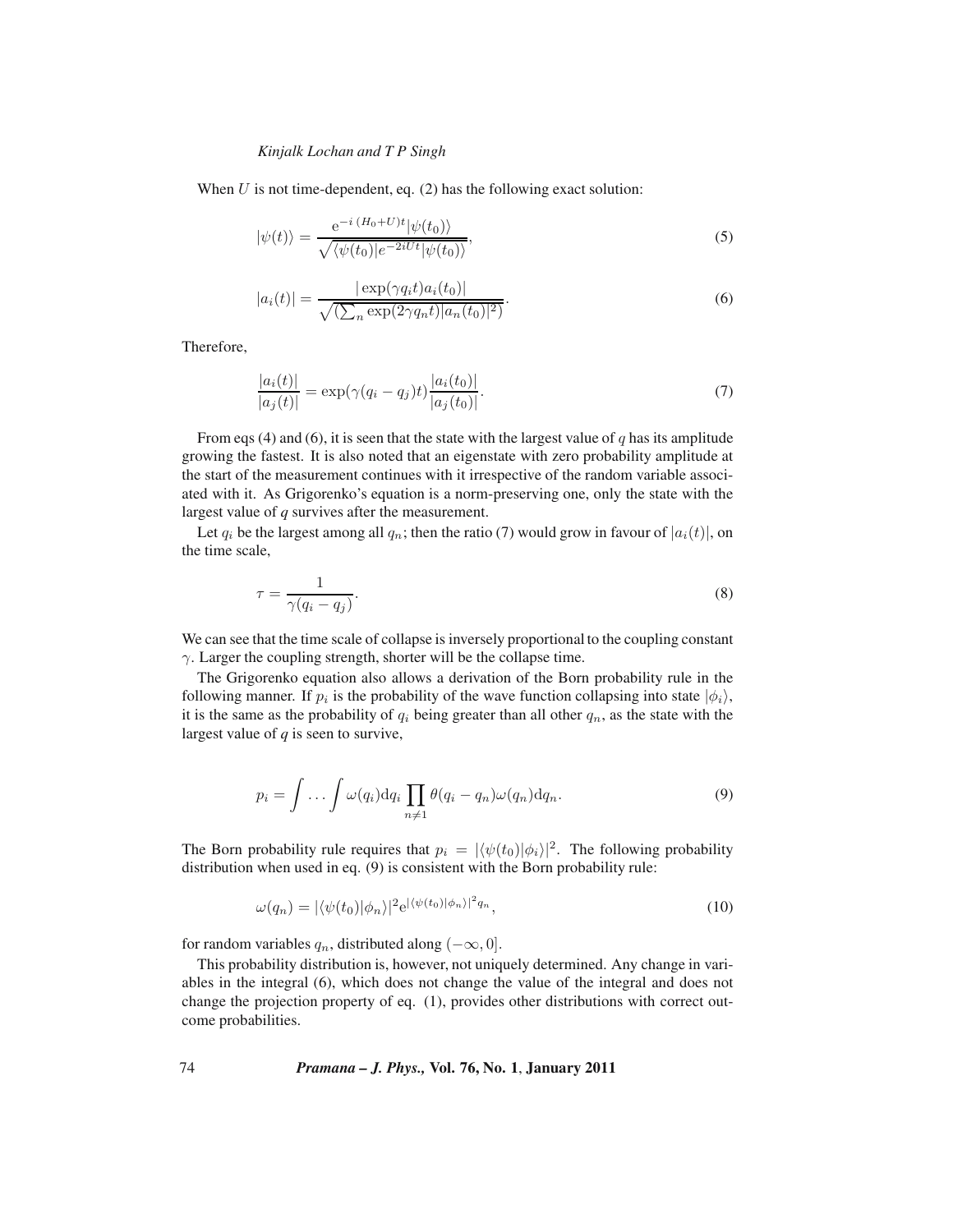## 3.1 *Phase as a possible choice of random variable*

Random variables associated with each eigenstate play an important role in deriving the Born probability rule. A natural choice for them is the respective phases of the eigenstates. Phases  $\chi_n$  are uniformly distributed in [0, 2π] and  $u_n = \ln(\chi_n/2\pi)$  are random variables with probability distribution as follows:

$$
\omega(u_n) = e^{u_n}.\tag{11}
$$

Ignoring the Hermitian part of the Hamiltonian we see that the phases remain constant through measurement.

The random variables  $q_n$  are fixed at the time of onset of measurement and their probability distributions depend on the initial state of the system to yield the Born rule. Transforming  $q_n$  as  $q_n = u_n / |\langle \psi(t_0) | \phi_n \rangle|^2$  removes the said dependence and its probability distribution of  $u_n$  is given as  $\omega(u_n)=e^{u_n}$ . Using these, the following equation is obtained:

$$
\frac{\mathrm{d}|a_i|^2}{\mathrm{d}t} = 2\gamma \left( u_i - |a_i|^2 \sum_i u_i \right). \tag{12}
$$

Using the transformation  $(q_n \Rightarrow -1/q_n)$ , one avoids a singularity when  $|a_n|^2 = 0$ .  $u_n$ formed from the phases has an exponential distribution as required above, thus confirming that phases can be used to form the random variables required in Grigorenko's model.

Thus the above scheme of Grigorenko satisfactorily models measurement. But it is to be noted that this is not the only one that does. Also, it is desirable to find rigorous reasoning that dictates the form of the modification to the Schrödinger equation. We shall now recall the Doebner–Goldin nonlinear equation, which has an elegant and compelling theoretical origin, and which closely resembles the equation we shall use for modelling measurement in §5.

## **4.** The nonlinear Schrödinger equation of Doebner and Goldin

Doebner and Goldin [17] were led to their nonlinear equation by considering representations of the current algebra formulation of nonrelativistic quantum mechanics. To understand this formulation let us consider the time evolution of the wave function of a single particle given by the Schrödinger equation.

$$
i\hbar \frac{\partial \psi}{\partial t} = -\frac{\hbar^2}{2m} \nabla^2 \psi + V \psi.
$$
 (13)

Defining the quantities probability density  $\rho$  and current density **j** of the wave function as

$$
\rho = \psi^* \psi,\tag{14}
$$

$$
\mathbf{j} = \frac{\hbar}{2mi} (\psi^* \nabla \psi - \psi \nabla \psi^*),\tag{15}
$$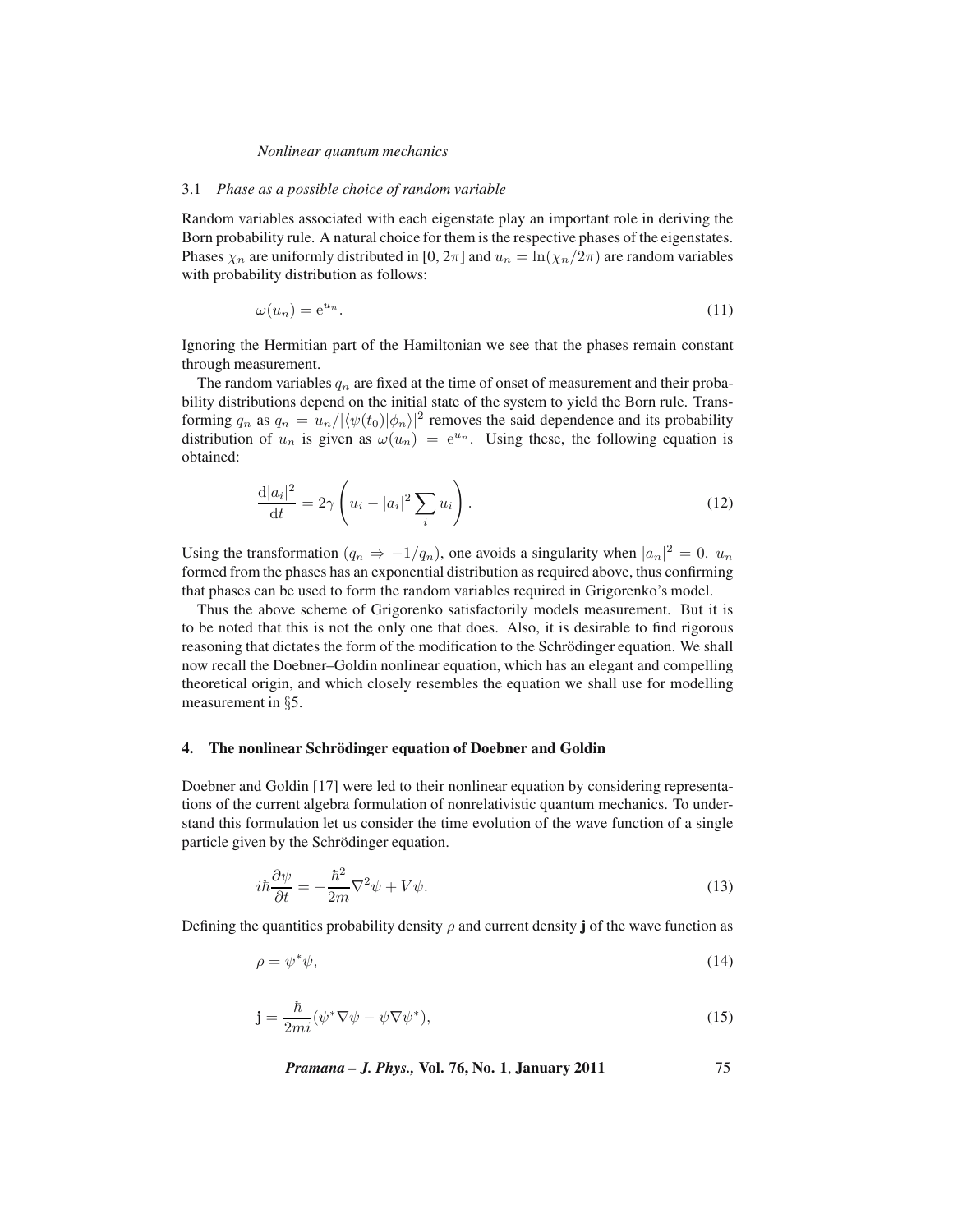we see that eq. (13) can be written in terms of densities as the continuity equation,

$$
\frac{\partial \rho}{\partial t} = -\nabla \cdot \mathbf{j}.\tag{16}
$$

One may also arrive at the Schrödinger equation starting from the continuity equation if the above definitions of probability current and density are used. Expanding eq. (16) using eqs (14) and (15) one obtains the following:

$$
\psi^* \frac{\partial \psi}{\partial t} + \psi \frac{\partial \psi^*}{\partial t} = -\frac{\hbar}{2im} \nabla \cdot (\psi^* \nabla \psi - \psi \nabla \psi^*), \tag{17}
$$

$$
2 \operatorname{Re} \left( \psi^* \frac{\partial \psi}{\partial t} \right) = \frac{\hbar}{2im} (-\psi^* \nabla^2 \psi + \psi \nabla^2 \psi^*) = \frac{\hbar}{m} \operatorname{Im} (\psi^* \nabla^2 \psi), \tag{18}
$$

$$
\operatorname{Re}\left(\psi^*\frac{\partial\psi}{\partial t}\right) = \frac{\hbar}{2m}\operatorname{Im}(\psi\nabla^2\psi^*).
$$
 (19)

We can show

$$
Re(ab) = \frac{\hbar}{2m} Im(ac) \Rightarrow b = -i\frac{\hbar}{m} c,
$$
\n(20)

leading to

$$
\frac{\partial \psi^*}{\partial t} = -i \frac{\hbar}{2m} \nabla^2 \psi^*,\tag{21}
$$

and hence

$$
i\hbar \frac{\partial \psi}{\partial t} = -\frac{\hbar^2}{2m} \nabla^2 \psi.
$$
 (22)

Adding to and subtracting from eq. (18) a term of the form  $V\psi$  where V is a real function will make no difference to the continuity equation and hence will lead to the derivation of the more general form (13).

Doebner and Goldin have studied the nonrelativistic wave function as a field writing the field theory in terms of current algebras to see if this yields any new insights or interesting results. The wave function is second quantized and using the commutation relations

$$
[\psi^*(\mathbf{x},t),\psi(\mathbf{y},t)]_{\pm} = \delta(\mathbf{x}-\mathbf{y}),\tag{23}
$$

we obtain the following commutation relations between  $\rho$  and **j**:

$$
[\rho(\mathbf{x},t),\rho(\mathbf{y},t)]=0,\tag{24}
$$

$$
[\rho(\mathbf{x},t), \mathbf{j}_k(\mathbf{y},t)] = -i \frac{\partial}{\partial x^k} [\delta(\mathbf{x}-\mathbf{y})\rho(\mathbf{x},t)],
$$
\n(25)

$$
[\mathbf{j}_i(\mathbf{x},t), \mathbf{j}_k(\mathbf{y},t)] = -i \frac{\partial}{\partial x^k} [\delta(\mathbf{x}-\mathbf{y}) \mathbf{j}_i(\mathbf{x},t)] + i \frac{\partial}{\partial y^i} [\delta(\mathbf{x}-\mathbf{y}) \mathbf{j}_k(\mathbf{y},t)]. \tag{26}
$$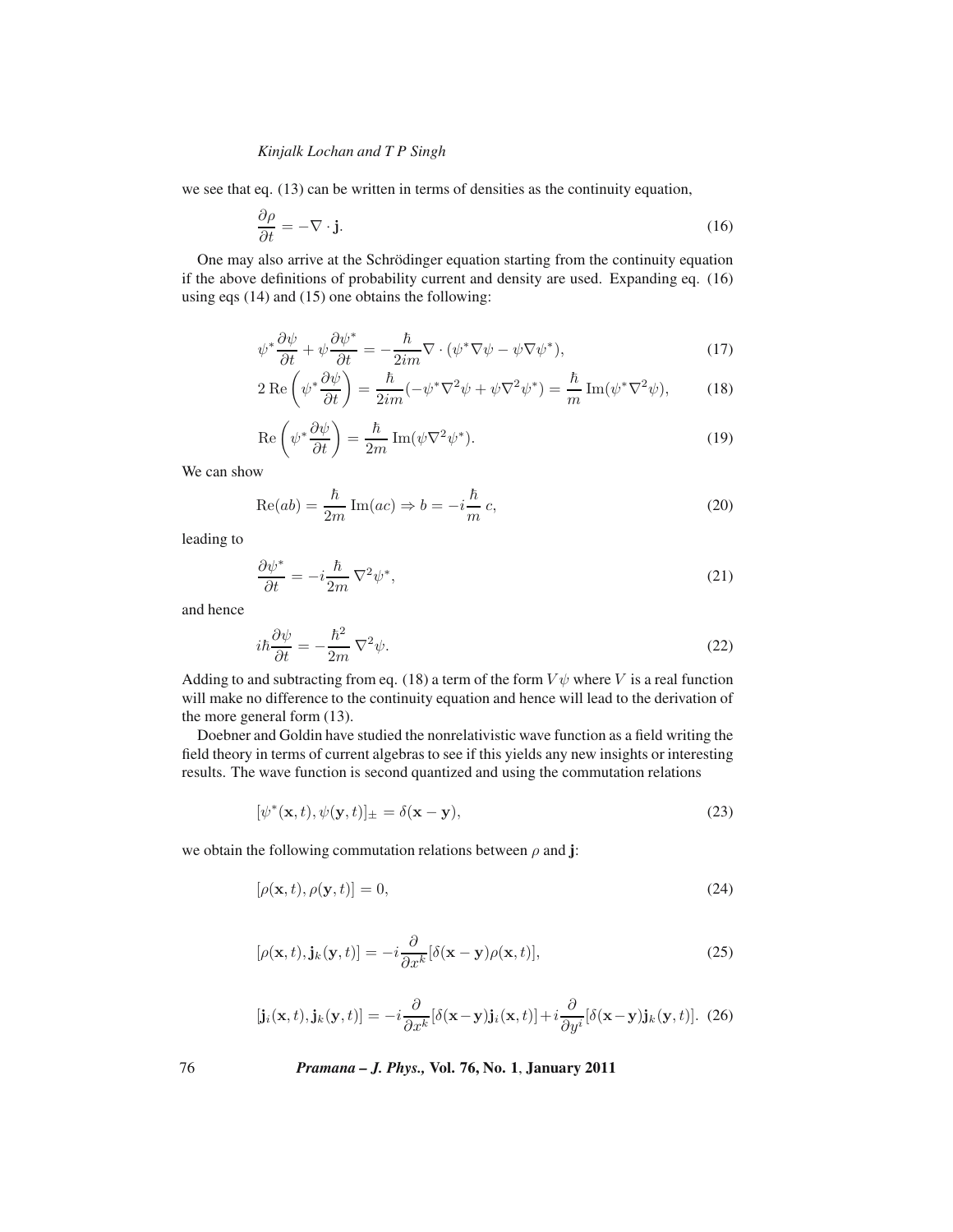$\rho$  and **j** are averaged over space using Schwartz functions f and components of **g**, a vector field over  $R<sup>3</sup>$  and the algebra of operators is obtained,

$$
\rho_{\rm op}(f) = \int \rho(\mathbf{x}, t) f(\mathbf{x}) \mathrm{d}\mathbf{x},\tag{27}
$$

$$
j_{op}(\mathbf{g}) = \int \mathbf{j}(\mathbf{x}, t) \cdot \mathbf{g}(\mathbf{x}) \mathrm{d}\mathbf{x},\tag{28}
$$

$$
[\rho_{\rm op}(f_1), \rho_{\rm op}(f_2)] = 0,\tag{29}
$$

$$
[\rho_{\rm op}(f), j_{\rm op}(\mathbf{g})] = i \frac{\hbar}{m} \rho_{\rm op}(\mathbf{g} \cdot \nabla f), \tag{30}
$$

$$
[j_{\rm op}(\mathbf{g_1}), j_{\rm op}(\mathbf{g_2})] = -i\frac{\hbar}{m} j_{\rm op}(\mathbf{g_1} \nabla \cdot \mathbf{g_2} - \mathbf{g_2} \nabla \cdot \mathbf{g_1}).\tag{31}
$$

This algebra represents a group which is the semi-direct product of the group of diffeomorphisms of space and the space of Schwartz functions. The group of diffeomorphisms is the most general symmetry group of the configuration space of a particle [19].

Now we ask if the time evolution of  $\rho$  and **j** can completely describe a quantum mechanical system just the way a particle's position and momentum and their time evolution can describe its dynamics completely. In other words, it should be possible to express any physical observable associated with the system in terms of these two quantities. The answer is shown to be yes in [18], that  $\rho$  and **j** form a complete irreducible set of coordinates by which the system is describe.

Doebner and Goldin have taken the commutation relations (29)–(31) between  $\rho$  and **j** as input from quantum mechanics and asked what dynamical equation  $\rho$  and **j** must obey so that their commutation relations are preserved. It must be noted that neither the definitions of the quantities  $\rho$  and **j**, nor their commutation relations, depend on the original Schrödinger equation. Hence, it is logically consistent to start from commutation relations and arrive at an equation for the dynamics of a particle that is different from the Schrödinger equation.

A possible one-particle representation of the algebra in eqs (29)–(31) is given by the action of the following operators on the wave function of the particle at a particular time,

$$
\rho_{\rm op}(f)\psi(\mathbf{x}) = f(\mathbf{x})\psi(\mathbf{x}),\tag{32}
$$

$$
j_{\text{op}}(\mathbf{g})\psi(\mathbf{x}) = \frac{\hbar}{2im}\mathbf{g}(\mathbf{x})\cdot\nabla\psi(\mathbf{x}) + \nabla\cdot[\mathbf{g}(\mathbf{x})\psi(\mathbf{x})] + D[\nabla\cdot\mathbf{g}(\mathbf{x})]\psi(\mathbf{x}).
$$
\n(33)

Here  $D$  is a real number. These operators are seen to be consistent with a Fokker–Plancktype of equation,

$$
\frac{\partial \rho}{\partial t} = -\nabla \cdot \mathbf{j} + D\nabla^2 \rho. \tag{34}
$$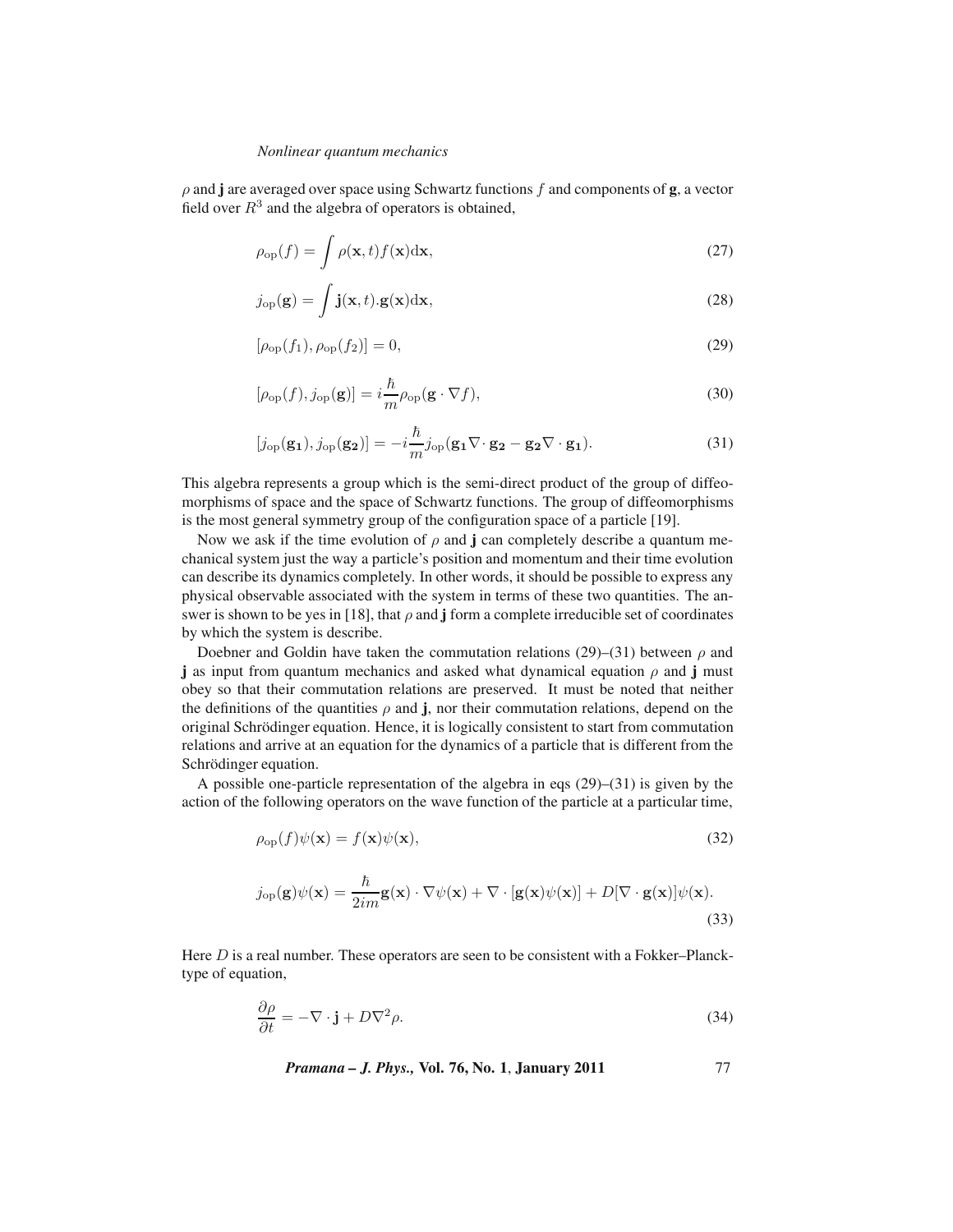A linear Schrödinger equation does not satisfy eq.  $(34)$ , but the following nonlinear equation does. This may be derived in a manner analogous to that of the derivation of eq. (13) from (16),

$$
i\hbar \frac{\partial \psi}{\partial t} = -\frac{\hbar^2}{2m} \nabla^2 \psi + V\psi + iD\hbar \nabla^2 \psi + iD\hbar \frac{|\nabla \psi|^2}{|\psi|^2} \psi.
$$
 (35)

This is the Doebner–Goldin equation. Thus, for the given algebra of probability density and current operators of the wave function, many inequivalent one-particle representations can be found, one of which yields the usual linear Schrödinger equation, and yet another one of which yields eq. (35). D may be a measure of the effect of a measuring apparatus, negligible when the number of degrees of freedom of the system is small. In our nonlinear equation in the next section, we use a parameter very similar to  $D$ , which depends on the mass of the particle for which the nonlinear equation is being written.

Goldin has generalized this equation to a broader class of nonlinear equations [20] by introducing greater symmetry between phase and amplitude of the quantum state. As explained in [15], the equation we now consider belongs to this broader Goldin class.

## **5. A physical model for quantum measurement**

In this section we present a model which we regard as being more physical than Grigorenko's, using a special case of the Doebner–Goldin system of equations. This special case is of interest as it results from an attempt, albeit tentative, to develop a mathematical description of quantum mechanics which does not refer to a classical time, using the language of noncommutative geometry. We shall describe the measurement process in a pointer basis, in conformity with the assumption that the measurement of an observable is done by a pointer, which upon performing a measurement goes to a specific point correlated with the eigenstate of the observable. The full system can be thought of as a 'combined' state of pointer wave function and the wave function of the quantum system with the prescription that the pointer position gives information about the state of the quantum system. A major advantage of this treatment is that it is independent of which observable of the quantum system is being measured; also, the role of the measuring apparatus is brought out explicitly. At the outset we emphasize that the pointer is *not* assumed to be a classical object with a definite position and momentum – this classical property is in fact a consequence of the collapse induced by the nonlinearity, as we shall elaborate. The discussion presented here matches the results obtained by the more heuristic treatment in [11]. After analysing the importance of nonlinearity for quantum measurement, we shall estimate the time-scales for nonlinearity induced collapse. Finally we shall suggest laboratory and thought experiments which could test the idea that collapse of the wave function is caused by nonlinearity.

Our starting point is the following very interesting model equation, which mimics the Hamilton–Jacobi equation of nonrelativistic classical mechanics, for a particle of mass m:

$$
\frac{\partial S}{\partial t} = -\frac{1}{2m} \left( \frac{\partial S}{\partial q} \right)^2 + i\hbar \theta \left( \frac{m}{m_{\rm Pl}} \right) \frac{\partial^2 S}{\partial q^2}.
$$
 (36)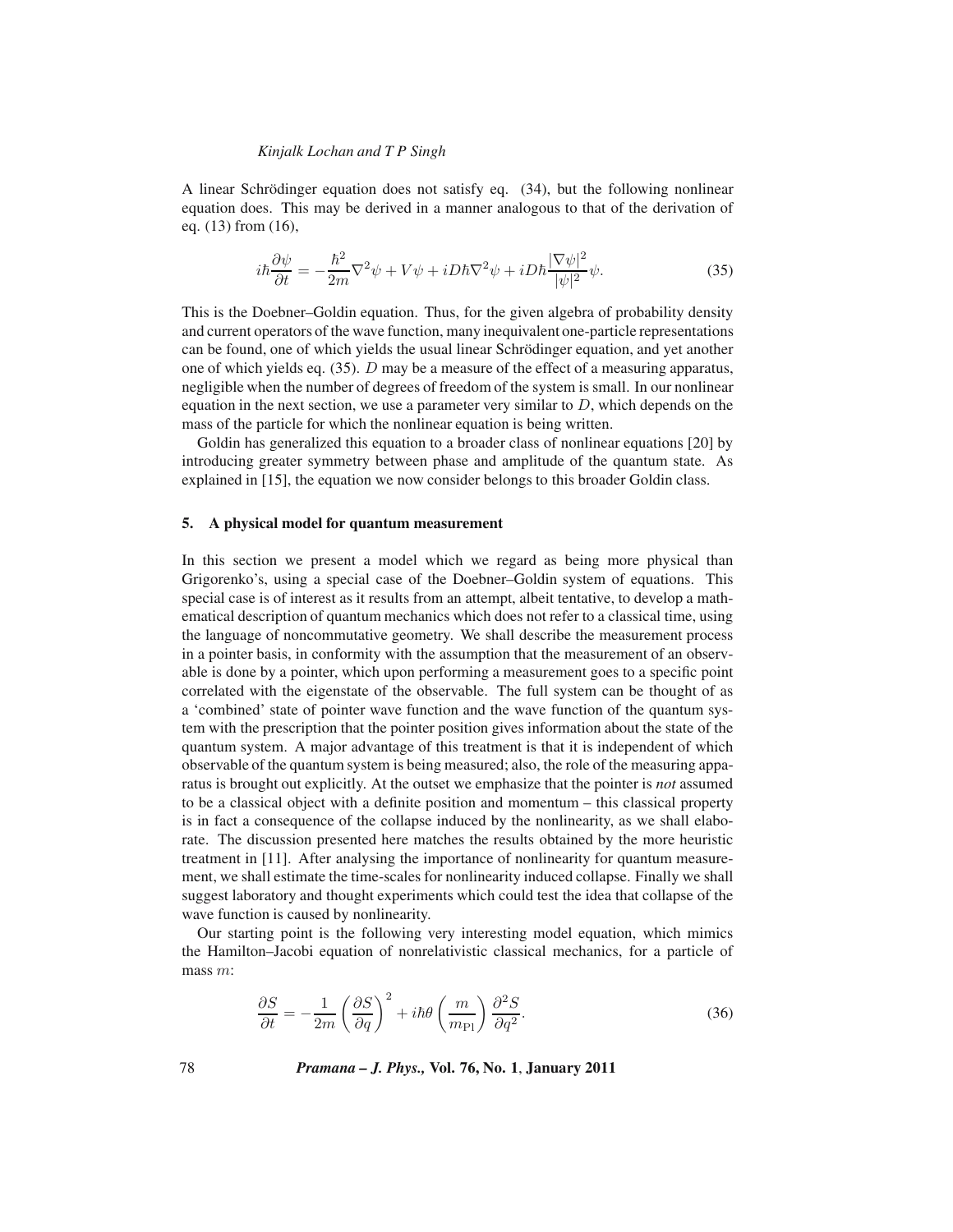This equation is assumed to describe the regime 'in-between' quantum mechanics and classical mechanics, i.e. the mesoscopic regime. Here,  $S$  is a complex function of time and of the configuration variable q, and  $\theta$  is a monotonic function of the ratio of the mass m to Planck mass, progressing from one as  $m \to 0$  to zero as  $m \to \infty$ . Setting  $\theta = 0$  and taking  $S$  to be real in this limit converts the equation to the standard classical Hamilton– Jacobi equation for a free particle. Setting  $\theta = 1$  and substituting  $\Psi = e^{iS/\hbar}$  converts eq. (36) to the standard linear Schrödinger equation. On the other hand, when  $\theta$  is neither zero nor one, the substitution  $\Psi = \exp(iS/\hbar)$  in eq. (36) leads to the following nonlinear Schrödinger equation

$$
i\hbar \frac{\partial \Psi}{\partial t} = -\frac{\hbar^2}{2m} \frac{\partial^2 \Psi}{\partial q^2} + \frac{\hbar^2}{2m} (1 - \theta) \left( \frac{\partial^2 \Psi}{\partial q^2} - \left[ \frac{\partial}{\partial q} \ln \Psi \right]^2 \Psi \right). \tag{37}
$$

This equation is similar to the simplest of the D–G equations, but eq. (35) differs from that equation in important ways. Unlike the D–G equation, it does not satisfy the Fokker– Planck equation. It satisfies the continuity equation, provided the probability density and current are defined using an effective wave function  $\Psi_{\text{eff}}$ :

$$
\rho = |\Psi_{\text{eff}}|^2, \ j = -i\frac{\hbar\theta}{2m} \left( \Psi_{\text{eff}}^* \frac{\psi_{\text{eff}}}{\partial q} - \Psi_{\text{eff}} \frac{\Psi_{\text{eff}}^*}{\partial q} \right), \quad \Psi_{\text{eff}} \equiv \Psi^{1/\theta}.
$$
 (38)

The quasi-Hamilton–Jacobi equation (36) has the following natural generalization to a two-particle system,  $(m_1, q_1)$  and  $(m_2, q_2)$ , in analogy with ordinary quantum mechanics.

$$
\frac{\partial S}{\partial t} = -\frac{1}{2m_1} \left( \frac{\partial S}{\partial q_1} \right)^2 + i\hbar \theta(m_1) \frac{\partial^2 S}{\partial q_1^2} - \frac{1}{2m_2} \left( \frac{\partial S}{\partial q_2} \right)^2 + i\hbar \theta(m_2) \frac{\partial^2 S}{\partial q_2^2}.
$$
\n(39)

A two-particle equation such as this one is appropriate to work with, for describing the measurement process. We shall assume that  $(m_2, q_2)$  is the quantum system and  $(m_1, q_1)$ is the measuring apparatus. Furthermore, as  $m_2 \ll m_{\text{Pl}}$  we shall set  $\theta_2 = 1$ . With the substitution  $\Psi = \exp(iS/\hbar)$  in eq. (39) the two-particle nonlinear Schrödinger equation for describing the interaction of the quantum system with the measuring apparatus is

$$
i\hbar \frac{\partial \Psi}{\partial t} = -\frac{\hbar^2}{2m_1} \frac{\partial^2 \Psi}{\partial q_1^2} - \frac{\hbar^2}{2m_2} \frac{\partial^2 \Psi}{\partial q_2^2} + \frac{\hbar^2}{2m_1} (1 - \theta_1) \left( \frac{\partial^2 \Psi}{\partial q_1^2} - \left[ \frac{\partial}{\partial q_1} \ln \Psi \right]^2 \Psi \right). \tag{40}
$$

We shall comment below on the question of associating a conserved norm with this equation. Before doing so, we provide a careful interpretation of the measurement process in the pointer basis.

We assume that the state of the apparatus is strongly coupled to the state of the quantum system. The quantum system interacts with the apparatus and this leads to a combined state. If the quantum system is in a definite eigenstate  $|\phi_n\rangle$  and interacts with the apparatus, we get an outcome  $|A_n, \phi_n\rangle = |A_n\rangle |\phi_n\rangle$ , with  $|A_n\rangle$  being the resultant apparatus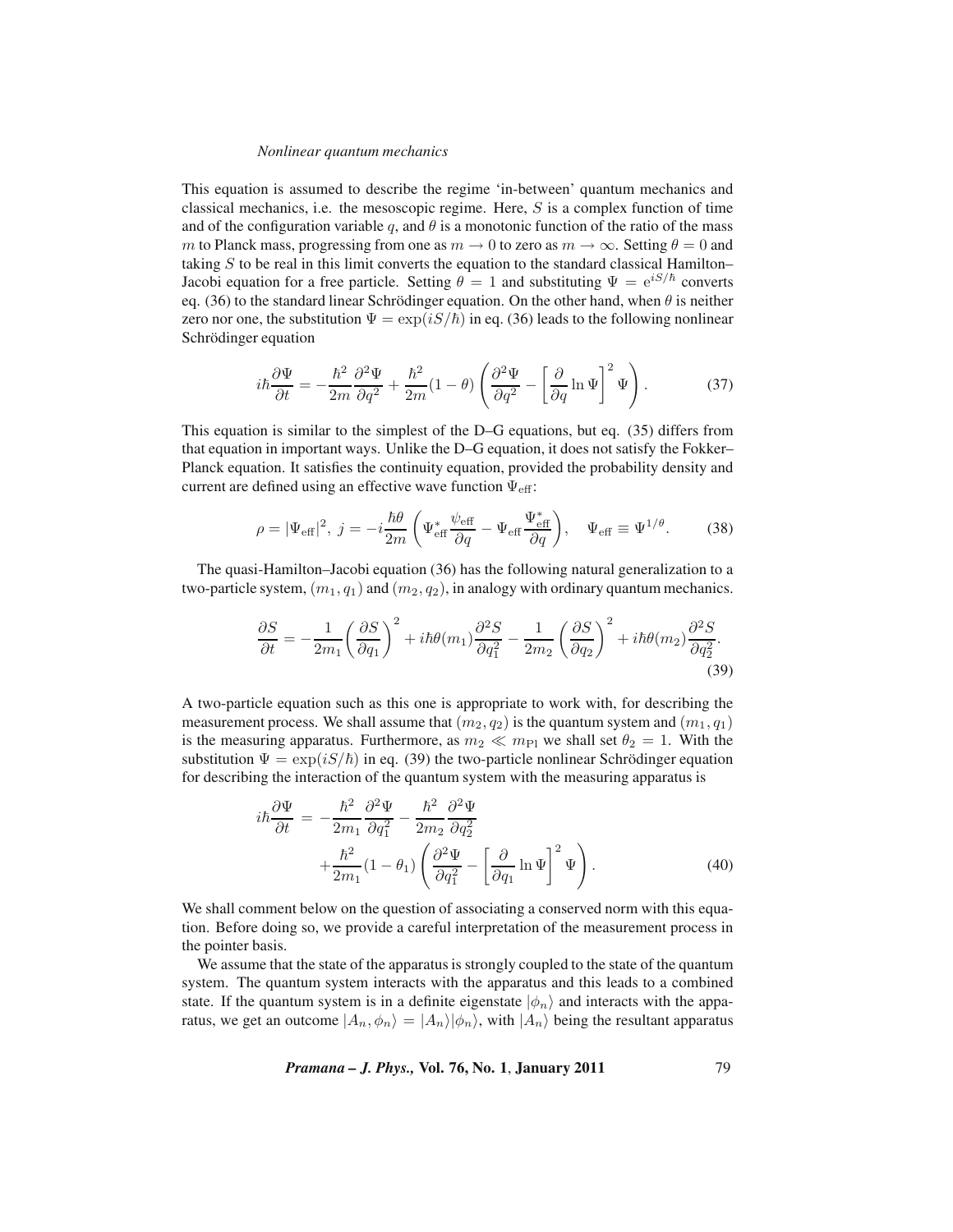state (marked by its pointer). Therefore, generically the apparatus should act on the quantum state  $|\Phi_n\rangle = \sum_n a_n |\phi_n\rangle$  to give the state  $\sum_n a_n |\phi_n\rangle |A_n\rangle$ .

Now, correlation between the apparatus and the quantum system is such that  $a_n$  is related to the wave function  $\psi(x)$  of apparatus pointer in position space. The position of the pointer is related to the state of the quantum system through the following interpretation: There are ranges of position of the pointer which depend on the eigenstates of the quantum system. If the pointer is between  $x_n$  and  $x_n + \Delta x_n$ , one can conclude that the quantum system is in the nth eigenstate. Each pointer position is related with an eigenstate of the quantum system as

$$
a_n|A_n\rangle = \int_{\Delta x_n} dx \psi(x)|x\rangle.
$$

It leads to

$$
|a_n|^2 = \int_{\Delta x_n} |\psi(x)|^2 \mathrm{d}x,\tag{41}
$$

suggesting that if

$$
|a_n|^2 = \delta_{ni}
$$

then

$$
|\psi(x)|^2 = \delta(x - x_i).
$$

This is consistent with the observed fact that if the quantum system is in one definite eigenstate, the apparatus pointer goes to the corresponding position with certainty. Alternatively, we can say that the pointer could be between  $x_n$  and  $x_n + \Delta x_n$  'if and only if' the quantum system is in  $n$ th eigenstate.

If  $|\psi(x)|^2$  does not vary significantly in an interval  $\Delta x$ , as in the case where range of position of the pointer is correlated with one eigenstate, then

$$
|a_n|^2 \approx \Delta x_n |\psi(x_n)|^2. \tag{42}
$$

In an abstract basis, when the apparatus couples with the quantum system, the combined wave function can be written as

$$
|\Psi\rangle = \left(\sum_n a_n |\phi_n\rangle\right) (|A\rangle) \rightarrow \sum_n a_n |\phi_n\rangle |A_n\rangle,
$$

with initially

$$
\langle \Psi | \Psi \rangle = \sum_{n} |a_n|^2 = 1. \tag{43}
$$

Identifying apparatus position basis as  $x$  and quantum system position as  $y$  and writing  $|\phi_n\rangle = \int dy \phi_n(y)|y\rangle$ , we have

$$
|\Psi\rangle = \left(\sum_{n} a_{n} |\phi_{n}\rangle|A_{n}\rangle\right) = \sum_{n} \int \int_{\Delta x_{n}} dx dy \, \phi_{n}(y) \psi(x \approx x_{n})|x\rangle|y\rangle.
$$
\n(44)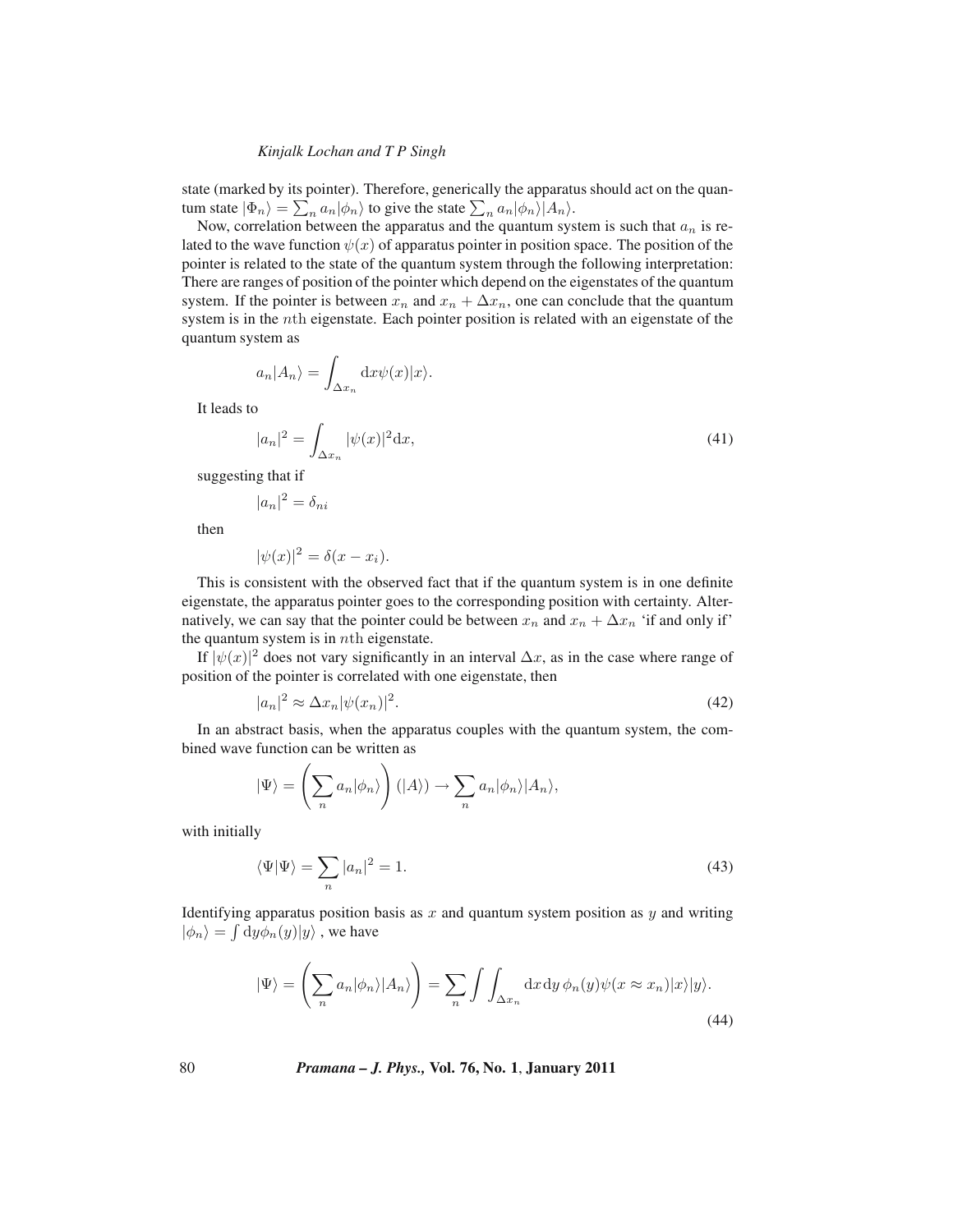(This scheme is applicable to those states only which have a position state representation. For example, 'spin states' would have to be dealt with differently.) Using

$$
\langle A_m | A_n \rangle = \delta_{mn},\tag{45}
$$

$$
\langle \phi_m | \phi_n \rangle = \delta_{mn},\tag{46}
$$

we get,

$$
|\langle \phi_m, A_m | \Psi \rangle|^2 = |a_m|^2. \tag{47}
$$

We now demonstrate how the nonlinear Schrödinger equation (eq.  $(40)$ ) can explain the collapse of the wave function. Consider the following state:

$$
\Psi_n = \psi(x)\phi_n(y) \tag{48}
$$

using which one can evidently write

$$
\Psi(x,y) = \sum_{n} \int_{\Delta x_n} dx \Psi_n(x,y).
$$
\n(49)

This is the entangled state for which one must demonstrate the breakdown of superposition upon measurement. Making the substitution

$$
\Psi \equiv \Psi_{\rm F} \equiv R_{\rm F} \exp \frac{i\phi_{\rm F}}{\hbar},\tag{50}
$$

in terms of amplitude and phase we can write eq. (40) as

$$
i\hbar \frac{\partial \Psi_{\rm F}}{\partial t} = H_{\rm F} \Psi_{\rm F} + \frac{\hbar \gamma (m_1)}{2m_1} \left( \hbar \frac{\partial^2 \ln R_{\rm F}}{\partial x^2} + i \frac{\partial^2 \phi_{\rm F}}{\partial x^2} \right) \Psi_{\rm F},\tag{51}
$$

where

$$
H_{\rm F}=-\frac{\hbar^2}{2m_1}\frac{\partial^2}{\partial x^2}-\frac{\hbar^2}{2m_2}\frac{\partial^2}{\partial y^2}\quad\text{and}\quad\gamma=1-\theta_1.
$$

Substituting eq. (48) in eq. (51) to obtain contribution from a single component in eq. (49) gives

$$
i\hbar \frac{\partial \psi(x)}{\partial t} \phi_n(y) + i\hbar \frac{\partial \phi_n(y)}{\partial t} \psi(x)
$$
  
=  $H_{\rm F} \psi(x) \phi_n(y) + \frac{\gamma(m_1)}{2m_1} \hbar^2 \left( \frac{\partial^2 \ln R_{\rm F}}{\partial x^2} + i \frac{1}{\hbar} \frac{\partial^2 \phi_{\rm F}}{\partial x^2} \right) \psi(x) \phi_n(y).$  (52)

Taking complex conjugate of eq. (52) gives

$$
-i\hbar \frac{\partial \psi^*(x)}{\partial t} \phi_n^*(y) - i\hbar \frac{\partial \phi_n^*(y)}{\partial t} \psi^*(x)
$$
  
=  $H_{\rm F} \psi^*(x) \phi_n^*(y) + \frac{\gamma(m_1)}{2m_1} \hbar^2 \left( \frac{\partial^2 \ln R_{\rm F}}{\partial x^2} - i \frac{1}{\hbar} \frac{\partial^2 \phi_{\rm F}}{\partial x^2} \right) \psi^*(x) \phi_n^*(y)$ . (53)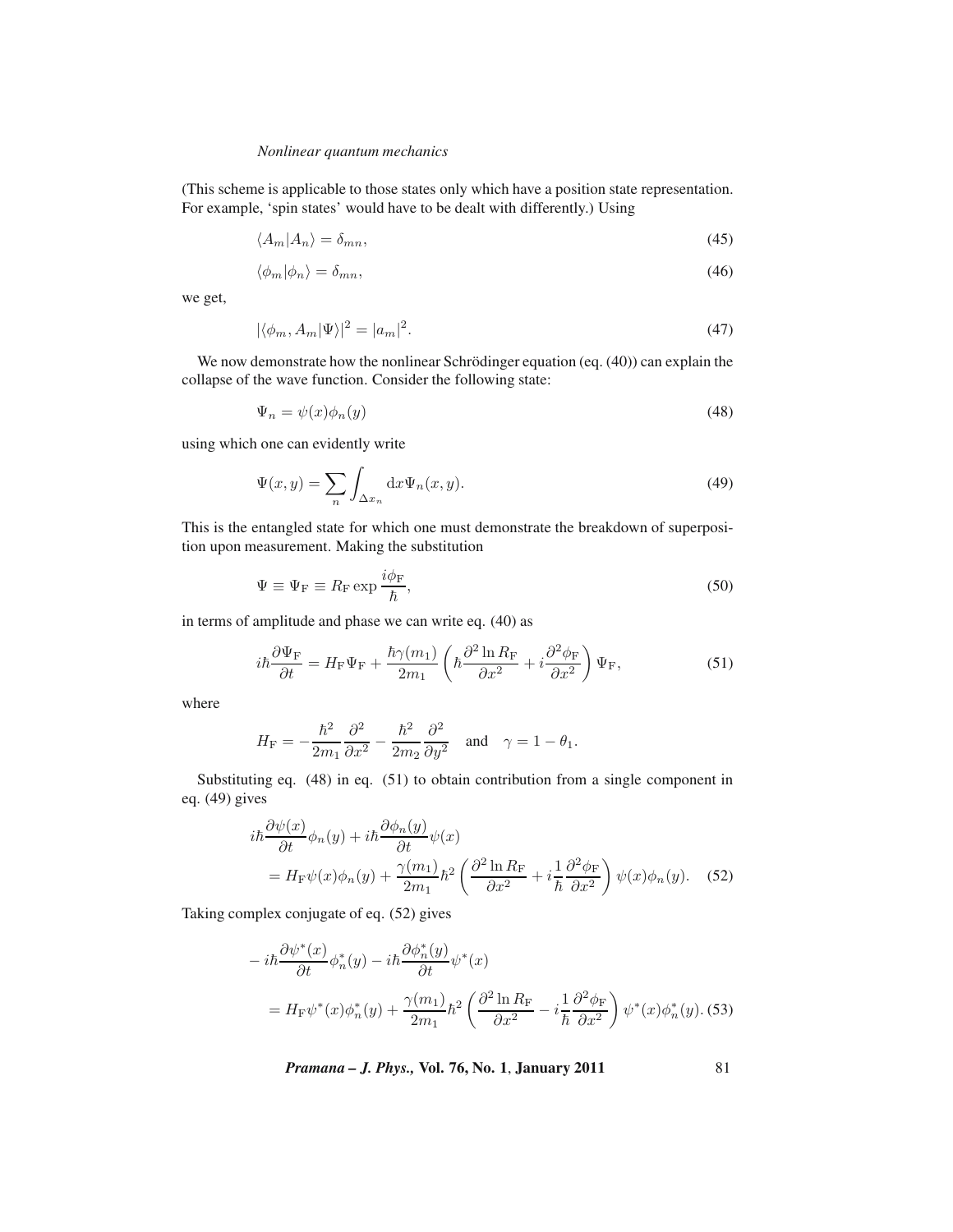Multiplying eq. (52) with  $\psi^*(x)\phi_n^*(y)$  and integrating the variable y over all space, while x over a small region  $\Delta x$  gives

$$
i\hbar \int_{\Delta x} \psi^*(x) \frac{\partial \psi(x)}{\partial t} dx \int_{-\infty}^{\infty} |\phi_n(y)|^2 dy + i\hbar \int_{-\infty}^{\infty} \phi_n^*(y) \frac{\partial \phi_n(y)}{\partial t} dy \int_{\Delta x} |\psi(x)|^2 dx = -\frac{\hbar^2}{2m_1} \int_{\Delta x} \psi^*(x) \frac{\partial^2 \psi(x)}{\partial x^2} dx \int_{-\infty}^{\infty} |\phi_n(y)|^2 dy - \frac{\hbar^2}{2m_2} \int_{-\infty}^{\infty} \phi_n^*(y) \frac{\partial^2 \phi_n(y)}{\partial y^2} dy \int_{\Delta x} |\psi(x)|^2 dx + \frac{\gamma(m_1)}{2m_1} \hbar^2 \int_{\Delta x} \psi^*(x) \left( \frac{\partial^2 \ln R_F}{\partial x^2} + i \frac{1}{\hbar} \frac{\partial^2 \phi_F}{\partial x^2} \right) \psi(x) dx \times \int_{-\infty}^{\infty} |\phi_n(y)|^2 dy.
$$
 (54)

Similarly, multiplying eq. (53) with  $\psi(x)\phi_n(y)$  and integrating the variable y over all space, while x over a small region  $\Delta x$  gives

$$
-i\hbar \int_{\Delta x} \psi(x) \frac{\partial \psi^*(x)}{\partial t} dx \int_{-\infty}^{\infty} |\phi_n(y)|^2 dy
$$
  
\n
$$
-i\hbar \int_{-\infty}^{\infty} \phi_n(y) \frac{\partial \phi_n^*(y)}{\partial t} dy \int_{\Delta x} |\psi(x)|^2 dx
$$
  
\n
$$
= -\frac{\hbar^2}{2m_1} \int_{\Delta x} \psi(x) \frac{\partial^2 \psi^*(x)}{\partial x^2} dx \int_{-\infty}^{\infty} |\phi_n(y)|^2 dy
$$
  
\n
$$
- \frac{\hbar^2}{2m_2} \int_{-\infty}^{\infty} \phi_n(y) \frac{\partial^2 \phi_n^*(y)}{\partial y^2} dy \int_{\Delta x} |\psi(x)|^2 dx
$$
  
\n
$$
+ \frac{\gamma(m_1)}{2m_1} \hbar^2 \int_{\Delta x} \psi(x) \left( \frac{\partial^2 \ln R_{\rm F}}{\partial x^2} - i \frac{1}{\hbar} \frac{\partial^2 \phi_{\rm F}}{\partial x^2} \right) \psi^*(x) dx
$$
  
\n
$$
\times \int_{-\infty}^{\infty} |\phi_n(y)|^2 dy.
$$
 (55)

Noting that the quantities

$$
\psi(x), \psi''(x), \frac{\partial^2 \ln R_{\mathrm{F}}}{\partial x^2}, \frac{\partial^2 \phi_{\mathrm{F}}}{\partial x^2}
$$

do not vary appreciably within a small interval  $\Delta x$ , and subtracting eq. (55) from eq. (54) we get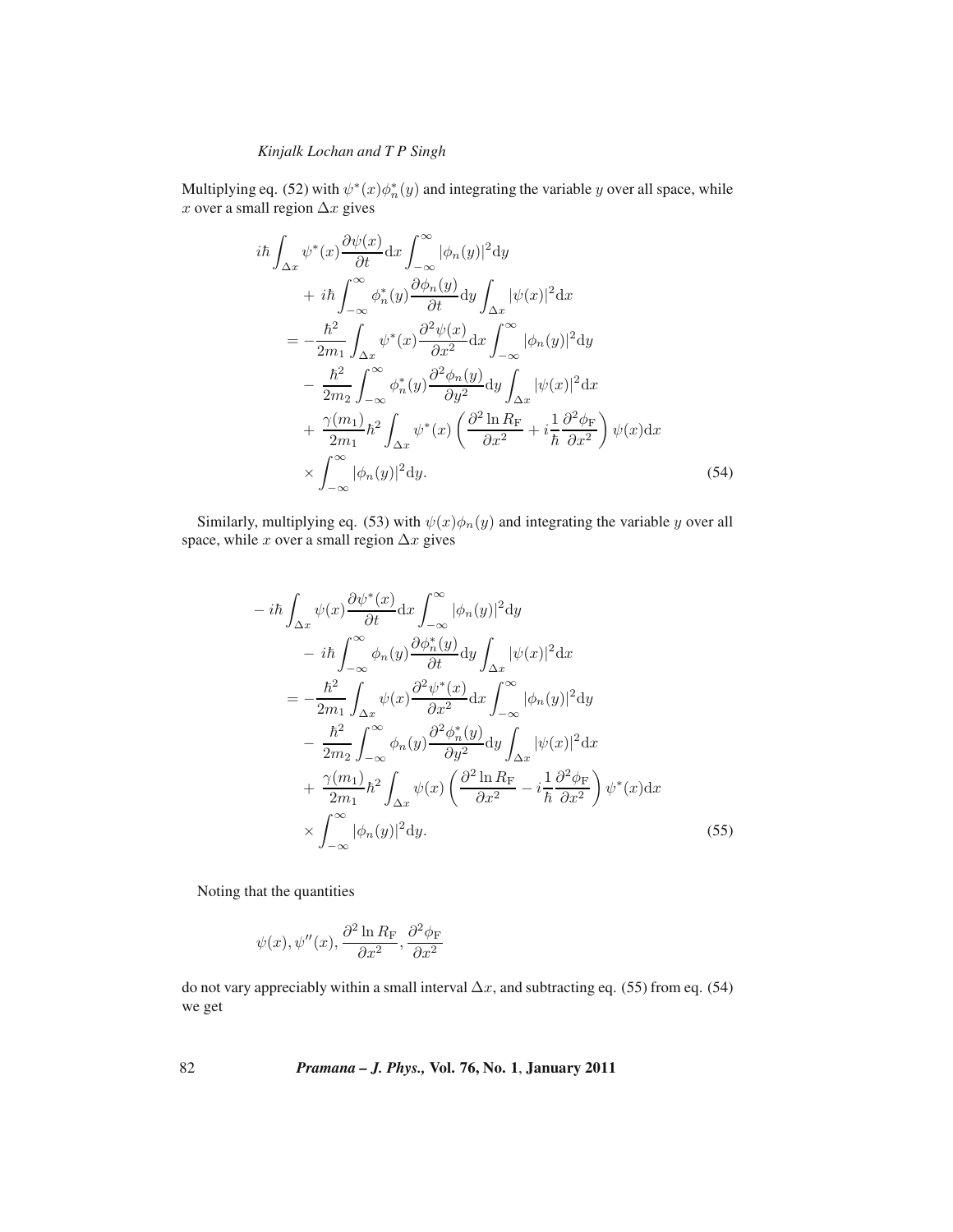$$
i\hbar \frac{\partial}{\partial t} \left( \int_{\Delta x} \psi(x) \psi^*(x) dx \int_{-\infty}^{\infty} \phi_n^*(y) \phi_n(y) dy \right)
$$
  
= 
$$
- \frac{\hbar^2}{2m_1} \int_{\Delta x} \left( \psi^*(x) \frac{\partial^2 \psi(x)}{\partial x^2} - \psi(x) \frac{\partial^2 \psi^*(x)}{\partial x^2} \right) dx \int_{-\infty}^{\infty} |\phi_n(y)|^2 dy
$$
  
+ 
$$
2i \frac{\gamma(m_1)}{2m_1} \hbar \int_{\Delta x} \psi(x) \frac{\partial^2 \phi_F}{\partial x^2} \psi^*(x) dx \int_{-\infty}^{\infty} |\phi_n(y)|^2 dy,
$$
(56)

or, equivalently,

$$
i\hbar \frac{\partial}{\partial t} \left( \psi(x)\psi^*(x)\Delta x \int_{-\infty}^{\infty} \phi_n^*(y)\phi_n(y)dy \right)
$$
  
= 
$$
\left[ -\frac{\hbar^2}{2m_1} \frac{\psi^*(x)\psi''(x) - \psi^{*''}(x)}{|\psi(x)|^2} + 2i \frac{\gamma(m_1)}{2m_1} \hbar \frac{\partial^2 \phi_F}{\partial x^2} \right]
$$
  

$$
\times |\psi(x)|^2 \Delta x \int_{-\infty}^{\infty} |\phi_n(y)|^2 dy.
$$
 (57)

Now, since  $|\psi(x)|^2 \Delta x \int_{-\infty}^{\infty} |\phi_n(y)|^2 dy$  is equal to  $|a_n|^2$  for  $x = x_n$  and for normalized basis states  $\phi_n(y)$ , eq. (56) can be rewritten as

$$
\frac{\partial |a_n|^2}{\partial t} = Q(x_n)|a_n|^2,\tag{58}
$$

where

$$
Q(x) = \frac{\hbar}{m_1} \left[ \gamma \frac{1}{\hbar} \frac{\partial^2 \phi_F}{\partial x^2} - \frac{\text{Im}[\psi^*(x)\psi''(x)]}{|\psi(x)|^2} \right].
$$
 (59)

Thus, starting from the nonlinear Schrödinger equation (eq. (40)) we have arrived at the crucial equation (eq. (58)) which determines the effect of the nonlinearity on the initial quantum superposition present in the quantum system  $(q_2, m_2)$  at the onset of measurement. For further classification, we will make two important, physically motivated, approximations. Firstly, as we have reasoned in §2, when the mass of the system in question (here quantum system plus apparatus) becomes comparable to Planck mass, the nonlinearity dominates the evolution. Hence in eq. (58), we shall drop the term resulting from having retained the linear part in eq. (40). It is easily shown that eq. (58) retains its form, but the second term in  $Q(x)$  can be dropped, and  $Q(x)$  simplifies to

$$
Q(x) = \frac{\gamma}{m_1} \frac{\partial^2 \phi_F}{\partial x^2}.
$$
\n(60)

Secondly, phases are expected to vary significantly over a length scale much smaller than that of amplitude variation, with the condition

$$
\hbar \frac{\partial^2 \phi_{\rm F}}{\partial x^2} \gg \hbar^2 \frac{\partial^2 \ln R_{\rm F}}{\partial x^2}.
$$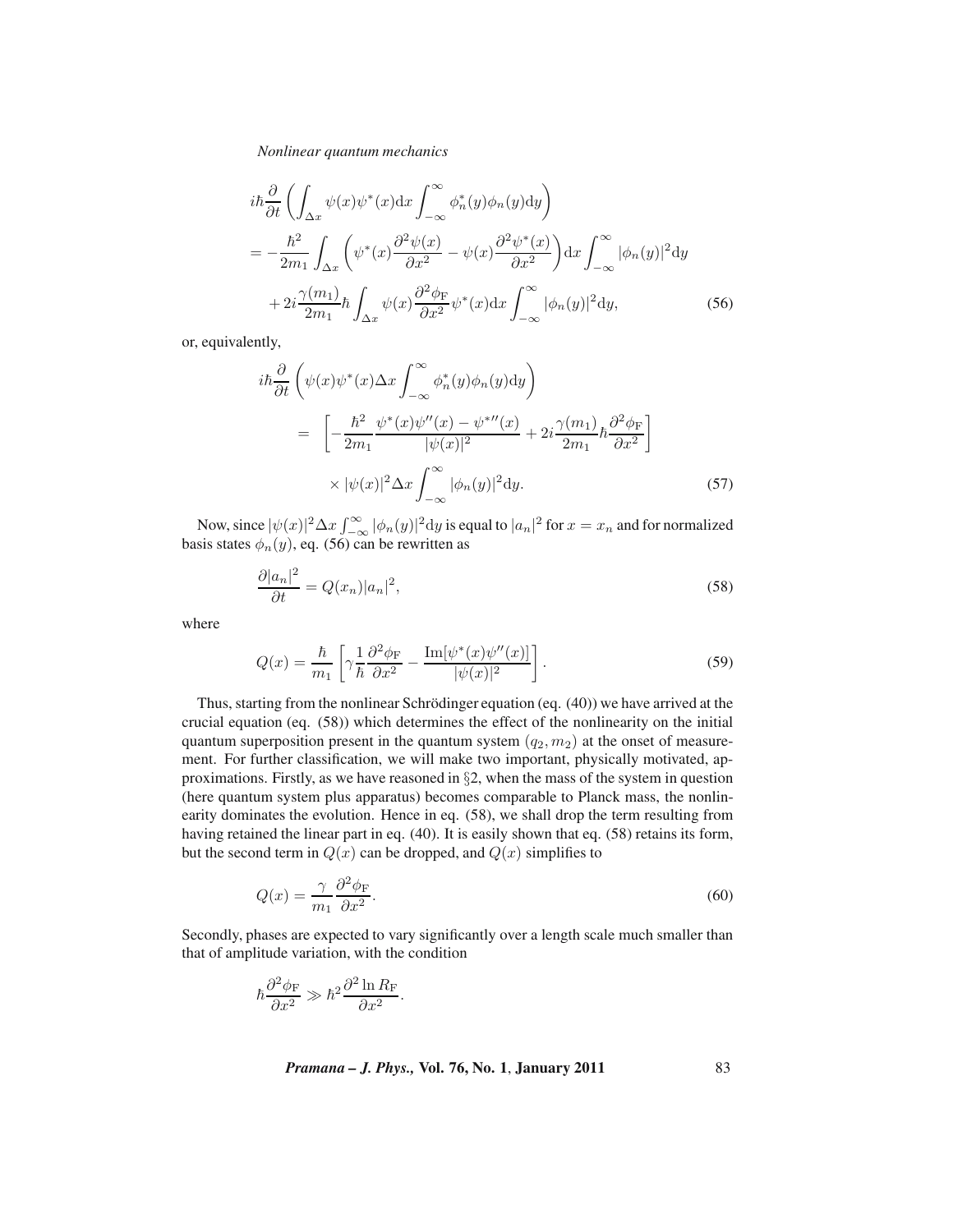This premise is self-consistent with the results, because in the end we conclude that the 'apparatus plus quantum system' together become localized, a property true of classical systems, which in turn is known, from the semiclassical (WKB) limit, that the phase varies much more rapidly compared with the amplitude. As a result the Hamiltonian is completely imaginary and it can be shown that phase becomes constant in time in such an evolution

$$
i\hbar \frac{\partial \Psi_{\rm F}}{\partial t} = i\hbar \frac{\gamma(m_1)}{2m_1} \frac{\partial^2 \phi_{\rm F}}{\partial x^2} \Psi_{\rm F}.
$$
 (61)

Writing

$$
\Psi \equiv \Psi_{\rm F} = R_{\rm F} \exp \frac{i \phi_{\rm F}}{\hbar},
$$

one can see that

$$
\frac{\partial \phi_{\mathrm{F}}}{\partial t} = 0.
$$

Therefore, at the moment the classical apparatus (hence nonlinear term) takes over the linear part, the phase of the wave function becomes practically fixed (in time). Hence Q becomes constant, taking the value at the onset of measurement. We also note that when the nonlinear part is dominant, the nonlinear Schrödinger equation (eq.  $(40)$ ) essentially behaves like the single-particle nonlinear equation, which *is* norm preserving, in accordance with eq. (38). Thus the sum  $\sum |a_n|^2$  will be preserved during the nonlinear evolution. But it is not clear how to associate a conserved norm with eq. (40).

The nonlinear evolution is now exactly as in Grigorenko's model. If we consider two quantum states  $|\phi_i\rangle$  and modulus  $|\phi_j\rangle$ , their population ratio evolves as

$$
\frac{\partial}{\partial t} \ln \left( \frac{|a_i|^2}{|a_j|^2} \right) = Q(x_i) - Q(x_j). \tag{62}
$$

Thus the system will evolve to a state for which the value of  $Q$  is the largest at the onset of measurement, thereby breaking superposition. After the evolution is complete the wave function is such that only one of the

$$
|a_i|^2 \equiv \left(\int_{-\infty}^{\infty} |\phi_n(y)|^2 dy\right) |\psi(x)|_{x=x_i}^2 \Delta x_i
$$

say  $i = n$ , becomes very strongly dominant in contribution to eq. (43), as seen from eq. (62). In other words, the pointer tends to be present between  $x_n$  and  $x_n + \Delta x_n$  which itself corresponds to the nth eigenstate of the quantum system.

The question that arises here is the derivation of the Born probability rule, for which it is essential that the  $\overline{Q}$ s be random variables. For us, the  $\overline{Q}$ s are guaranteed to be random variables, because according to their definition (eq. (60)) they are related to the random phase  $\phi_F$  of the overall composite quantum state of the apparatus and system, as introduced in eqs  $(44)$  and  $(50)$ . Of course, the  $Q_s$  are not directly related to the phase itself, but to the value of its second gradient, at the location of the pointer.

Now, following Grigorenko, if the probability distribution of  $Q$  at the instant of measurement is given as

$$
\omega(Q_n) = |\langle \Psi(t_0)|\phi_n\rangle|^2 e^{|\langle \Psi(t_0)|\phi_n\rangle|^2 Q_n}
$$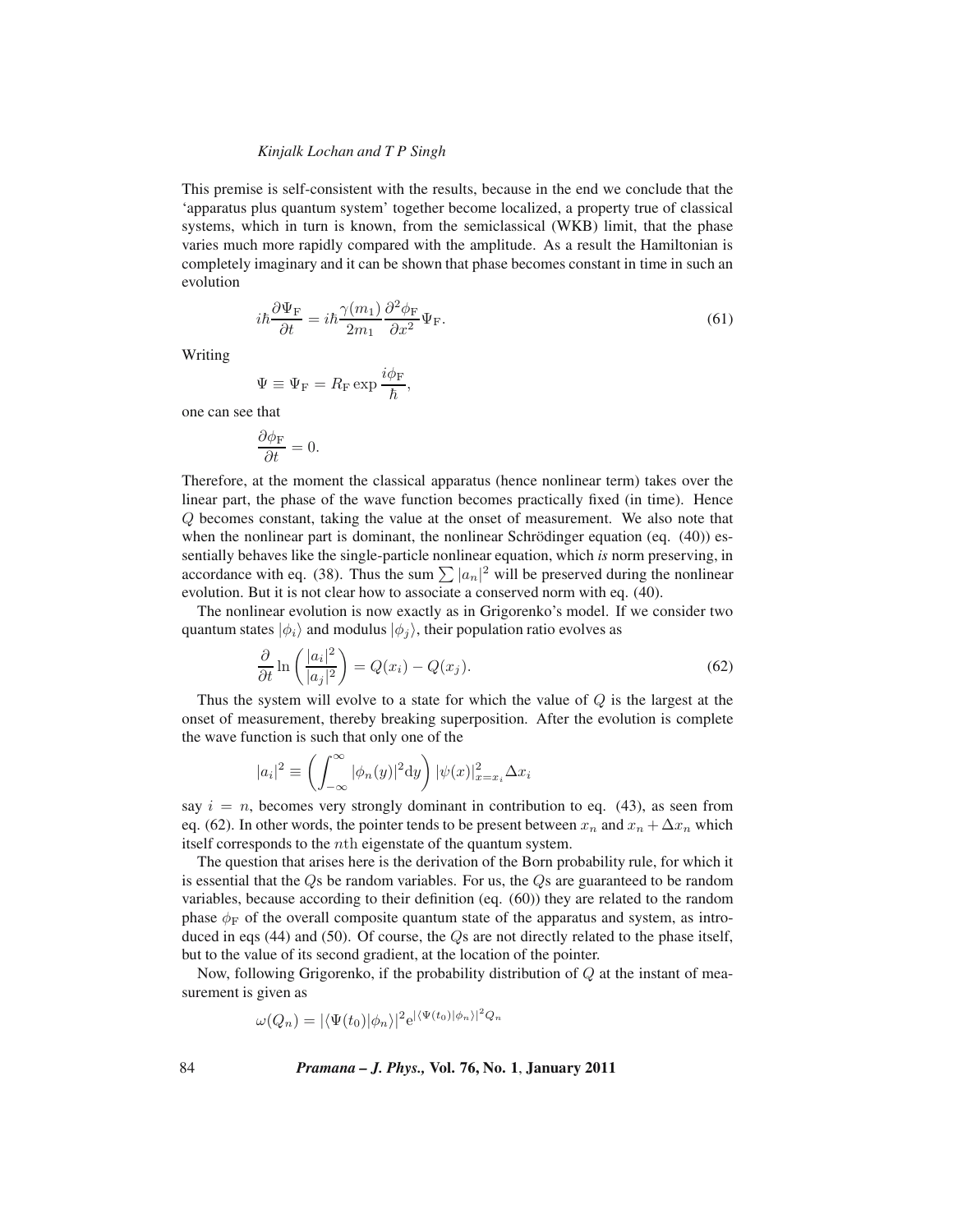in the interval  $(-\infty, 0]$  for the random variables  $Q_n$ , we get the probability of finding  $Q_i$ as the largest among all Qs as

$$
p_i = \int \ldots \int \omega(Q_i) dQ_i \prod_{n \neq i} \theta(Q_i - Q_n) \omega(Q_n) dQ_n = |\langle \Psi(t_0) | \phi_i \rangle|^2.
$$

This relation could well be expressed in position space and  $|\phi_n\rangle$  here are the eigenstates (of the operator) the quantum system could be in. Thus we can recover the Born rule. To eliminate the dependence of the probability distribution of the random variable on the initial state we make the transformation to a new random variable  $u_n$  as before,

$$
Q_n = \frac{u_n}{|\langle \Psi | \phi_n \rangle|^2},
$$

with the new random variable  $u_n$  distributed along  $(-\infty, 0]$  as

$$
\omega(u_n) = e^{u_n}.
$$

The evolution equation is then written as

$$
\frac{\partial \ln(|a_n|^2)}{\partial t} = Q_n,\tag{63}
$$

or

$$
\frac{\partial \ln(|a_n|^2)}{\partial t} = \frac{u_n}{|a_n|^2}.\tag{64}
$$

Now, the question arises: what is the probability distribution of  $Q_n$  at the time of measurement, given its dependence on random variables  $u_n$  and the probability distribution of  $u_n$ ? We obtain that the random variables  $u_n$  give rise to the required probability distribution for  $Q_n$  at  $t = t_0$ , i.e. at the time of measurement. As in Grigorenko's case, the most natural choice for  $u_n$  would be that they are related to the phases  $\chi_n$  of the eigenstates  $|\phi_n\rangle$  of the quantum system, via  $u_n = \ln(\chi_n/2\pi)$  with  $\chi_n$  uniformly distributed in  $[0, 2\pi]$ . For us, using the definition of  $Q_n$ , this gives the relation

$$
1 - \theta(m_1) = \frac{m_1 \ln(\chi_n/2\pi)}{|a_n|^2 \phi_{\mathcal{F}}''(x = x_n)}.
$$
\n(65)

As of now, this relation must be treated as an *ad hoc* aspect of our model. What it says is that if the Born probability rule is to be a consequence of the random distribution of phases, this relation must hold. Now, in our model, we do not have an underlying theory for the relation of the function  $\theta(m_1)$  to quantum states. Only after upholding such a theory, can the validity of this relation be verified. Until then, the exact derivation of the Born rule in our model has to be considered as being tentative, although evidence for randomness is already there in the model.

It should be mentioned that the simplest D–G equation, (eq. (35)) does not model wave function collapse. It turns out in this case that the dominant term of the Hamiltonian at the onset of measurement is Hermitian, instead of being non-Hermitian, and hence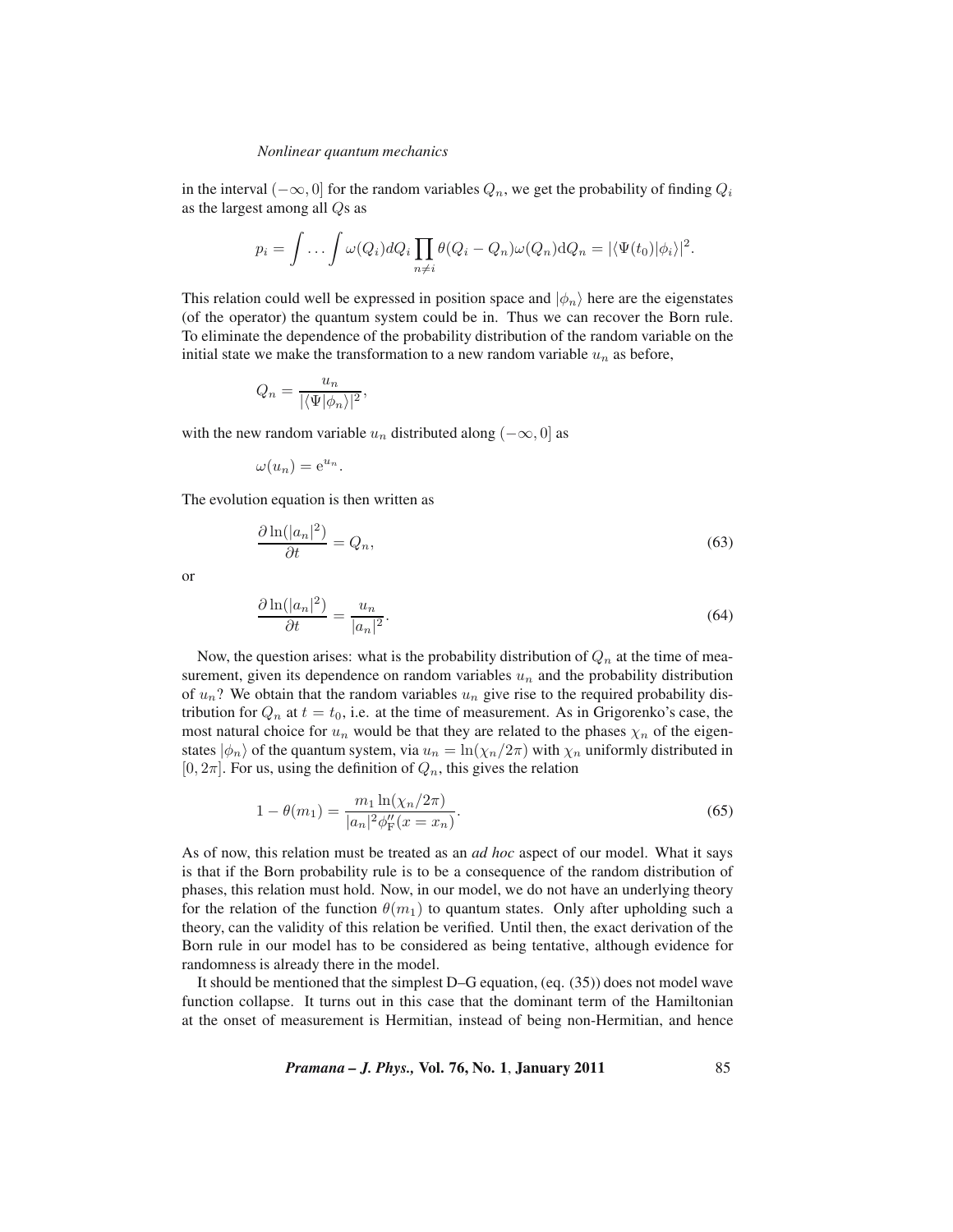cannot bring about exponential growth or decay of stationary states. We also note that it is possible to construct a relativistic version of our nonlinear Schrödinger equation [15].

*Nonlinearity and superluminality*: There has been considerable discussion on the issue of superluminality in the case where the evolution of a quantum system, before and during measurement, is described by a deterministic equation. First, it was shown by Gisin [21,22] that such a deterministic evolution must be nonlinear. Further, assuming that the linear projection postulate continues to hold in the nonlinear theory, Gisin showed that superluminal propagation is possible. However, many authors have shown that this assumption need not always hold [23,24], and hence there were nonlinear equations which did not admit superluminal propagation. Czachor and Doebner [25] showed that fasterthan-light communication could be avoided by appropriately defining a nonlinear version of the projection postulate. Luecke [24] also showed that a general class of Doebner– Goldin equations was consistent with the requirement of causality. As our model belongs to the general D–G class, this issue should be regarded as open for now, and addressing it is nontrivial for the following reasons.

One has to develop a position-independent description in the form of density matrix dynamics, to see the form of consistent projection operators, and hence obtain the form of observables from it. Grigorenko has argued that it might not always be possible to develop closed form density matrix formalism for nonlinear evolution and hence one could be sure of the existence of a superluminal world-line. When nonlinearity sets in at a particular instant of time and is not present throughout the evolution, it is not clear how to construct a superluminal world-line. It would also be relevant to recall that in our case the nonlinearity and the related issue of superluminality (or otherwise) both arise in a domain that is currently untested by experiments.

We would also like to mention that perhaps our proposed reformulation of quantum mechanics, in a manner so that no reference is made to an external classical time, can help understand the otherwise peculiar presence of EPR correlations outside the light cone. In the reformulation, as there is no classical time, there is no light cone. It is then no surprise that such correlations can exist. Only when seen from the vantage point of an external classical spacetime, where there is a light cone, do the correlations appear peculiar.

## **6. The lifetime of a quantum superposition: Towards experimental tests**

Equation (58) defines a time-scale for the collapse of wave function, during a quantum measurement, which is given by

$$
\tau = \frac{1}{Q} = \frac{m_1}{[1 - \theta(m_1)]\phi''_{\rm F}}.\tag{66}
$$

If our model is to be trusted as a realistic description of measurement, this expression should yield realistic numbers. We can get a rough estimate of the magnitude of  $\tau$  by noting that as  $m_1$  is comparable to or much larger than Planck mass,  $\theta$  can be taken to be close to zero. An order of magnitude estimate for  $\phi''$  is  $\phi/L^2$ , where L is the extent of the linear dimension of the measuring apparatus. For estimating the magnitude of the phase we can take it to be equal to the classical action (leading order contribution)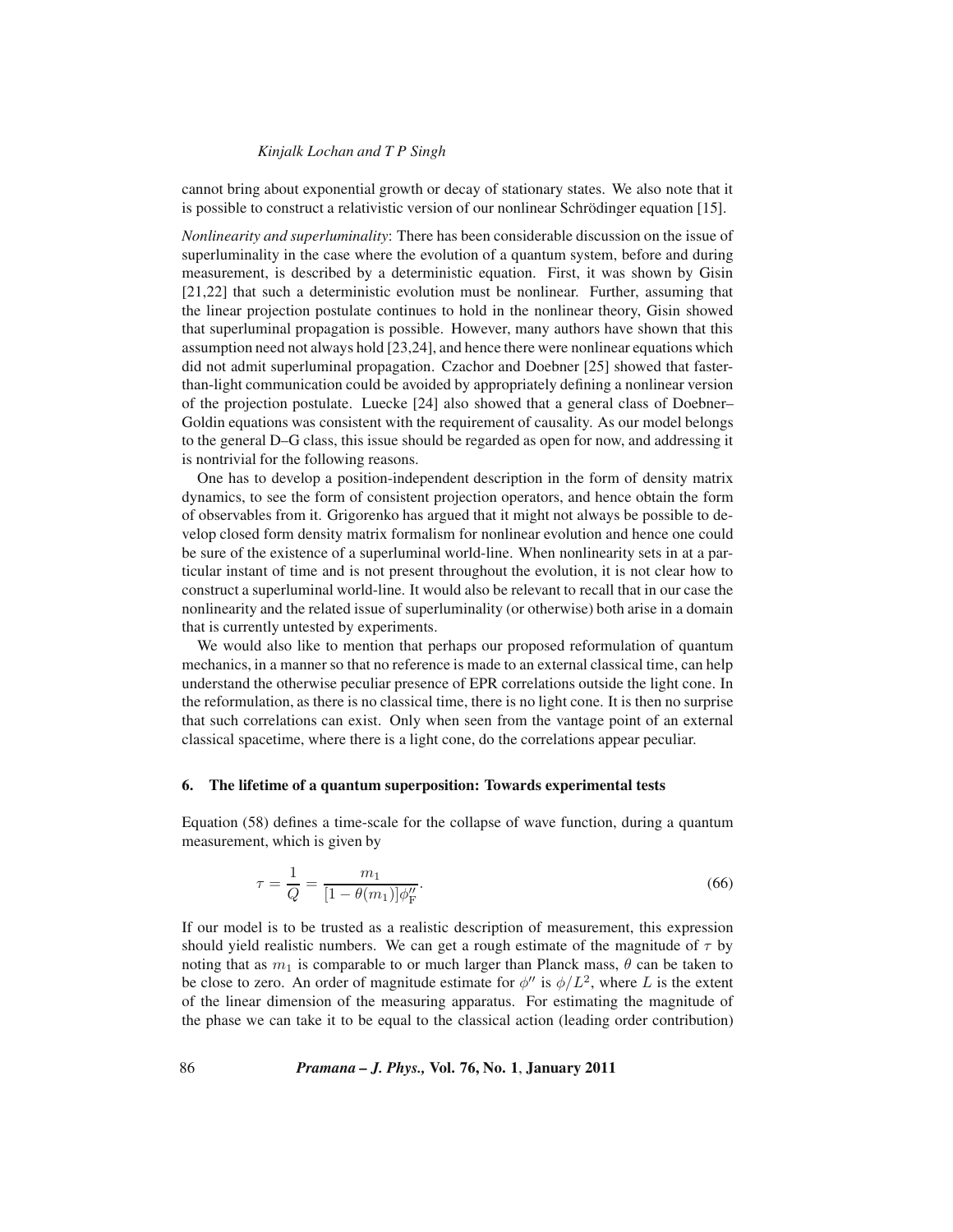$m_1c^2t$ , where t is the time for which we observe the classical trajectory of the measuring apparatus. Assuming t to be of the order of  $\tau$  itself, and putting things together, we get that

$$
\tau \approx \frac{L}{c}.\tag{67}
$$

If the measuring apparatus is assumed to have a linear dimension, say 1 mm, the time is around  $10^{-11}$  s, which seems small enough to be consistent with experiments.

This expression for the time-scale can be used to make an important prediction which departs from standard quantum mechanics, and which may become testable through ongoing and future experiments. Our model shows that when the mass of a system approaches Planck mass, the nonlinearity in the nonlinear Schrödinger equation becomes important, and causes an initial linear quantum superposition to break down over a finite time-scale. This would explain why macroscopic objects are never found in superposition of position states – the superposition lifetime is extremely small. On the other hand, when one considers mesoscopic objects, the superposition lifetime would be large, but perhaps detectable. Only when one starts considering atomic systems, the superposition lifetime becomes astronomically large, and the linear superposition principle is experimentally observed to hold to a very high accuracy. As seen from eq. (66), the lifetime goes to infinity as  $m_1$  goes to zero, since in that limit  $\theta(m_1)$  goes to one. In other words, as the mass (equivalently number of degrees of freedom) of the object is increased from atomic values to macroscopic values, the superposition lifetime comes down from astronomically large (and unmeasurable) values to extremely small (and again unmeasurable) values. Somewhere in between then, the lifetime should become measurable which is expected to happen in the mesoscopic domain. The collapse of the wave function of an object into a particular position state is again described by the nonlinear eq. (58) and the associated superposition lifetime is given by eq. (66). The physical process that explains a quantum measurement is the same as the one that explains the absence of superposition in macroscopic objects.

To get an estimate of  $\tau$  in the mesoscopic domain, we shall use an expression for the mass dependence of  $\theta(m_1)$  which we have argued for elsewhere [26]

$$
\theta(m_1) = \frac{1}{1 + (m_1/m_{\rm Pl})}.\tag{68}
$$

We approximate  $\phi''$  as  $\phi/L^2$  as before. For the magnitude of the phase, we assume a conservative ground state estimate  $\phi = N\hbar$ , where N is the number of atoms in the mesoscopic object. A simplistic estimate for L would be to take  $L^3 \sim Na^3$ , where a is the linear dimension of an atom. Now we can rewrite the expression (66) for the superposition lifetime as

$$
\tau \approx \left(1 + \frac{m_1}{m_{\rm Pl}}\right) \frac{m_{\rm Pl} a^2}{\hbar} \frac{1}{N^{1/3}}.\tag{69}
$$

The ratio  $m/m_{\rm Pl}$  can be ignored for mesoscopic objects, for which we take  $N \ll 10^{18}$ (and hence  $m \ll m_{\text{Pl}}$ ). Taking a to be 1 Å, we get  $\tau \approx 10^6/N^{1/3}$  seconds. Thus, for  $N = 10^9$ ,  $10^{12}$ ,  $10^{15}$ , the superposition lifetime is  $10^3$ ,  $10^2$ , 10, respectively. It is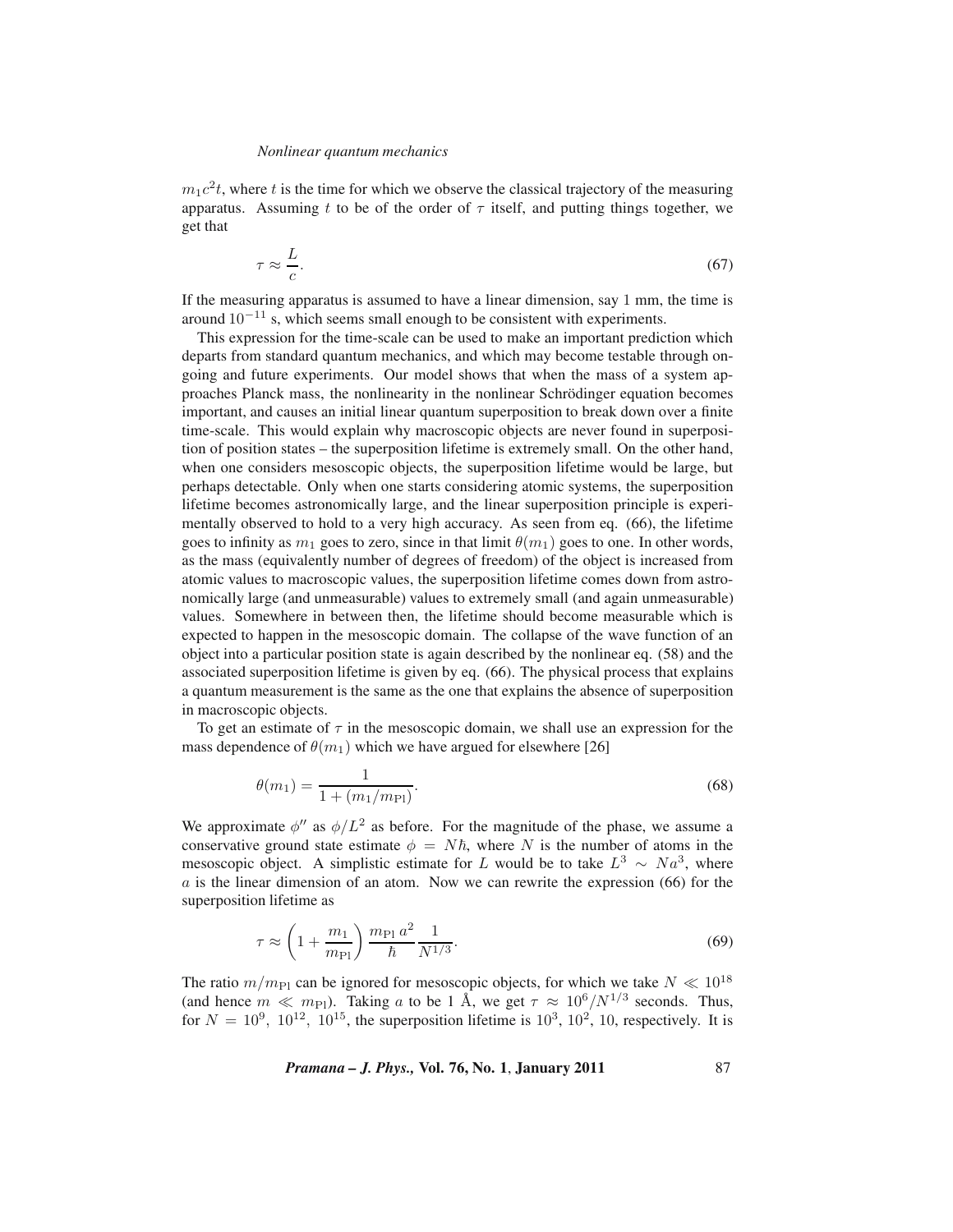easily verified that for  $m \gg m_{\text{Pl}}$ , where one can approximate  $\theta$  to zero, the superposition lifetime is again given by  $L/c$  and hence extremely small.

Strictly speaking, the result of eq. (67) is expected to hold only in the vicinity of Planck mass which is the domain where the specific nonlinear approximation made by us holds. We can get a somewhat better prediction using the form of  $\theta(m_1)$  suggested above, and taking the phase as  $mc^2\tau$  we can see that

$$
\tau^2 \approx \frac{m_{\text{Pl}}a^2}{m_{\text{atom}}c^2} \frac{1}{N^{1/3}}.\tag{70}
$$

which for  $N = 10^{18}$  gives  $\tau = 10^{-12}$  s, consistent with expectation.

While our nonlinear Schrödinger equation is only a model and the numerical estimates are rather rough, the results suggest that linear superposition will be put to experimental test in the near future, by studying objects made of about  $10^{12}$  atoms. In this context, we would like to mention three very impressive ongoing experiments which are working towards building quantum superposition of large (mesoscopic) objects by minimizing the effects of decoherence by cooling the objects to extremely low temperatures. Our prediction (assuming decoherence effects have been adequately eliminated) is that it will indeed be possible to build a quantum superposition, but it will last only for a finite time, in accordance with the lifetimes given in the previous paragraph. Thus, to test the validity of the linear superposition principle for a mesoscopic object, and to rule out the nonlinear theory, it is not enough to make the superposition; it has to be shown to last for a sufficiently long time. Otherwise, one will only be putting a bound on the validity of the principle. The nonlinear theory will be verified for an object if it can be shown that collapse occurs on a time-scale smaller than the decoherence time-scale.

*The Vienna Experiment*: The idea is to couple photons strongly to a micro-mechanical resonator (having say a billion atoms) so that sufficient energy can be transferred between the photons and the resonator. The photons themselves are in a superposition of two different states. This will result (because of entanglement) in the resonator being in a superposition of a state 'here' and a state 'there' [27,28].

*The CalTech Experiment*: This experiment aims to create superposition of position states of nanomechanical oscillators by coupling them to superconducting qubits [29].

*The LIGO Science Collaboration Experiment*: An interferometric gravitational wave detector (a kilogram scale object) has been cooled to an effective temperature of a micro-Kelvin at the Laser Interferometer Gravitational-wave Observatory at MIT. If the linear extent of the object is 10 cm we predict that the superposition lifetime will be about  $10^{-8}$ s. Of course, the system has to be cooled sufficiently so that the deoherence lifetime is more than  $10^{-8}$  s [30].

*Proposed Oxford Experiment*: It has been proposed that quantum superposition states of an object involving about  $10^{14}$  atoms can be created using existing technology, through the interaction of a photon with a mirror. The mirror is part of an optical cavity which forms one arm of an interferometer. By observing the photon, one can infer the creation of superposition and decoherence states involving the mirror [31].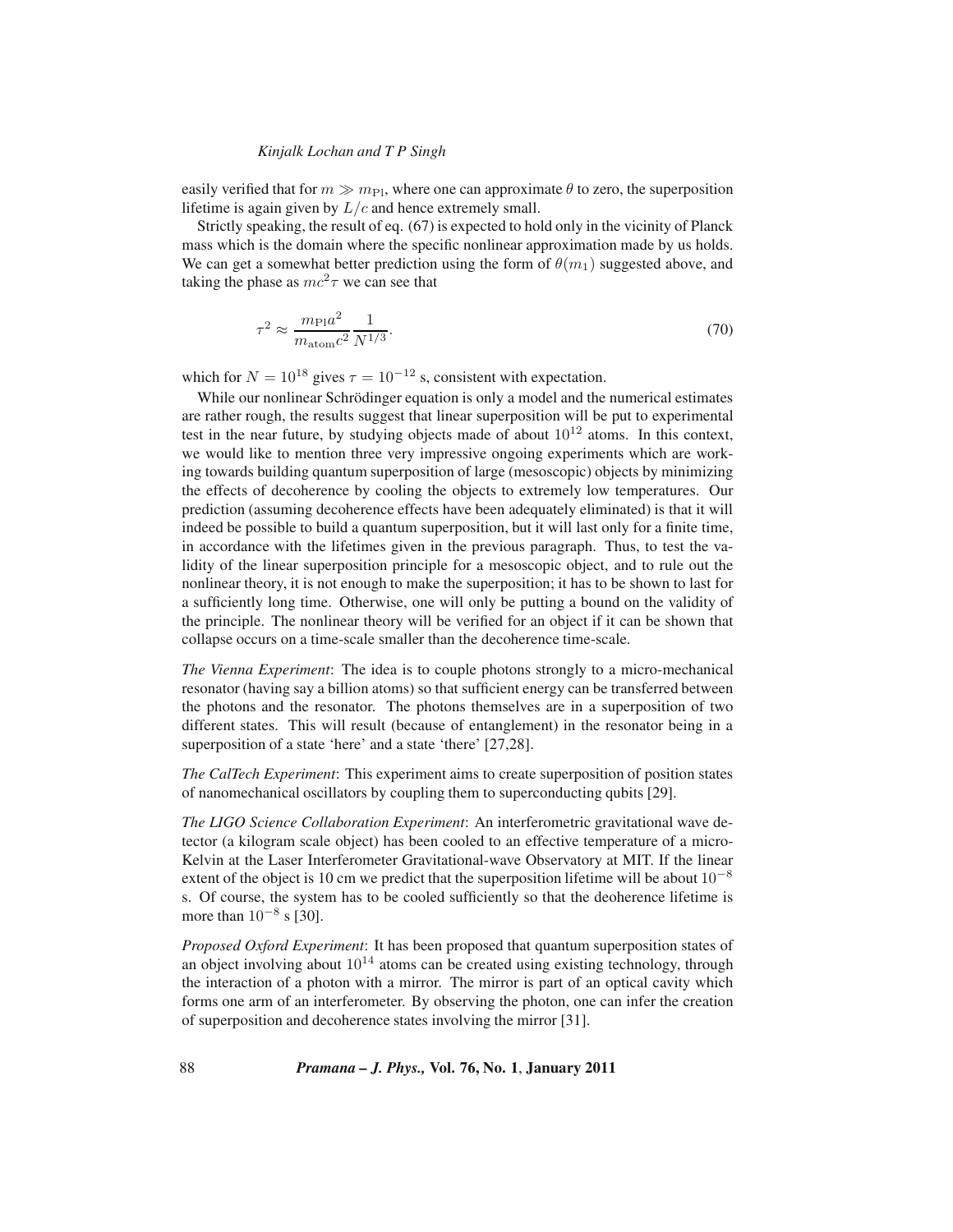*A Thought Experiment*: If the input quantum state for the apparatus is

$$
|\psi_{\rm in}\rangle = \sum_n a_n |\phi_n\rangle
$$

and

$$
\langle \psi_{\rm in} | \psi_{\rm in} \rangle = \sum_{n} |a_n|^2 \langle \phi_n | \phi_n \rangle,
$$

the nonlinear Schrödinger equation predicts that the outcome from the apparatus after a time  $t$  will be

$$
\langle \psi_{\text{out}} | \psi_{\text{out}} \rangle_t = \left( 1 + \sum_n \exp(-\gamma Q_{mn} t) \right) |a_m(t)|^2 \langle \phi_n | \phi_n \rangle, \tag{71}
$$

where

$$
|a_m(t)|^2 = |a_m(t=0)|^2 \exp(\gamma Q_m t),
$$

and  $Q_{mn} = Q_m - Q_n$ , assuming that  $Q_m$  is the largest amongst the  $Q_s$ , at  $t = 0$ . On the other hand, according to standard quantum mechanics the outcome is

$$
\langle \psi_{\text{out}} | \psi_{\text{out}} \rangle = \sum_{n} (\delta_{nm} \langle \phi_{n} | \phi_{n} \rangle). \tag{72}
$$

Standard quantum mechanics predicts that the outcome from any apparatus is only one eigenstate

$$
|\psi_{\text{out}}\rangle = \sum_{n} \delta_{nm} |\phi_n\rangle,
$$

whereas in this nonlinear case superposition structure is retained in the outcome for a period smaller than the collapse lifetime  $\tau$ ,

$$
|\psi_{\text{out}}\rangle_t = \left( |\phi_m\rangle + \sum_n \exp(-\gamma Q_{mn} t/2)|\phi_n\rangle \right) |a_m(t)|,
$$

apart from phases in the coefficients.

Suppose then that one makes a 'partial' first measurement, where one introduces the measuring apparatus in the path of the quantum system for a time-scale that is much smaller than  $\tau$ . The outcome will be the state given by eq. (71), a state which is of course not observed in ordinary quantum mechanics. We can infer the existence of such a state by feeding it into a second measuring apparatus and this time performing a complete measurement, i.e., keeping the second apparatus in place for a time much longer than  $\tau$ . The outcome of the second measurement will evidently be different from what quantum mechanics predicts for a pair of successive measurements.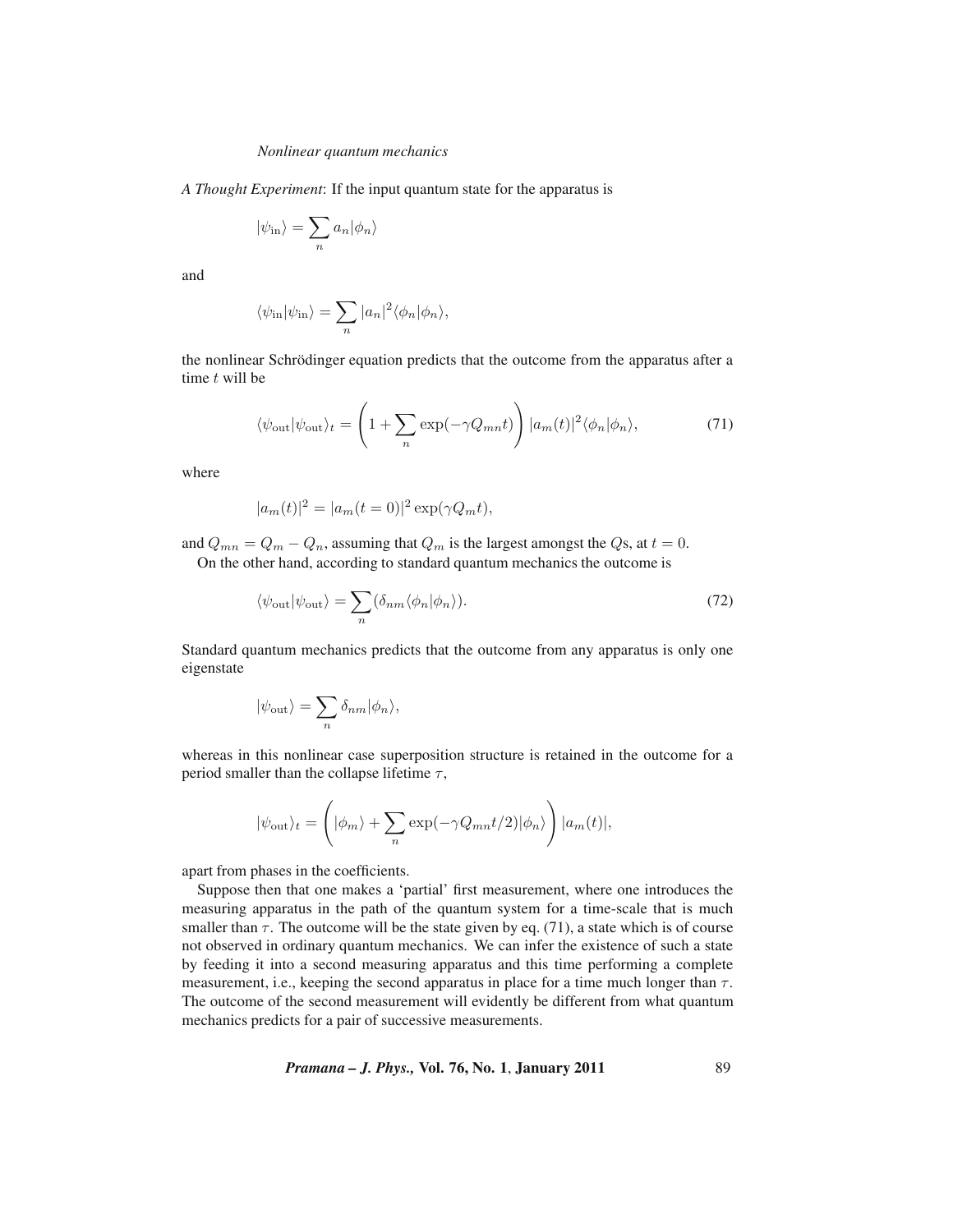## **7. Outlook**

We have presented here the case that nonlinearity in quantum mechanics is inevitable in the mesoscopic domain, and that the linear theory is an excellent approximation in the microscopic limit. In future work we shall try to arrive at more precise estimates for the lifetime of a quantum superposition, and also investigate the practical feasibility of eliminating decoherence so that the possible presence of a nonlinearity can be verified or ruled out. It would also be interesting to compare these ideas with the phenomenological model of continuous spontaneous localization [8,32] and see if ideas similar to those presented here can provide a theoretical underpinning for the CSL model.

## **Acknowledgement**

The authors thank Aruna Kesavan for useful discussions during the early stages of this work. The discussion and presentation in §§3 and 4 is based on her Masters Thesis in December 2008.

## **References**

- [1] M Arndt *et al*, *Nature* **401**, 680 (1999)
- [2] L Hackermüller *et al, Phys. Rev. Lett.* **91**, 090408 (2003)
- [3] D Bohm and J Bub, *Rev. Mod. Phys.* **38**, 453 (1966)
- [4] P Pearle, *Phys. Rev.* **D13**, 857 (1976)
- [5] R P Feynman, *Lectures on Gravitation* (1957) (Frontiers in Physics) Published version coauthored by Fernando B Morinigo, William G Wagner and Brian Hatfield (Addison Wesley Longman, 1995)
- [6] A N Grigorenko, *J. Phys. A: Math. Gen.* **28**, 1459 (1995)
- [7] S L Adler, *Quantum theory as an emergent phenomenon* (Cambridge University Press, Cambridge, 2004)
- [8] G C Ghirardi, A Rimini and T Weber, *Phys. Rev.* **D34**, 470 (1986)
- [9] L Diosi, *Phys. Rev.* **A40**, 1165 (1989)
- [10] R Penrose, *Gen. Rel. Grav.* **28**, 581 (1996)
- [11] T P Singh, *J. Phys. Conf. Series* **174**, 012024 (2009)
- [12] S Weinberg, *Ann. Phys.* **194**, 336 (1989)
- [13] A Einstein, *Koniglich Preussische Akademie der Wissenschaften (Berlin) Sitzungberichte* 1030 (1914)
- [14] J Christian, in: *Physics meets philosophy at the Planck scale* (1998) arXiv:gr-qc/0108040
- [15] T P Singh, *Bulg. J. Phys.* **33**, 217 (2006), arXiv:gr-qc/0510042
- [16] N Gisin, *J. Phys. A: Math. Gen.* **14**, 2259 (1981)
- [17] H D Doebner and G A Goldin, *Phys. Lett.* **A162**, 397 (1982)
- [18] R F Dashen and H D Sharp, *Phys. Rev.* **165**, 1857 (1968)
- [19] G A Goldin, *J. Math. Phys.* **12**, 462 (1971) G A Goldin and H D Sharp, in: *Group representations in mathematics and physics: Battele-Seattle Recontres 1969, Lecture notes in physics 6* (Springer, Berlin, 1970) pp. 300–310
- [20] G A Goldin, quant-ph/0002013 (2000) H-D Doebner and G A Goldin, *Phys. Rev.* **A54**, 3764 (1996)
- [21] N Gisin, *Helv. Phys. Acta* **62**, 363 (1989)
- [22] N Gisin and M Rigo, *J. Phys. A: Math. Gen.* **28**, 7375 (1995)